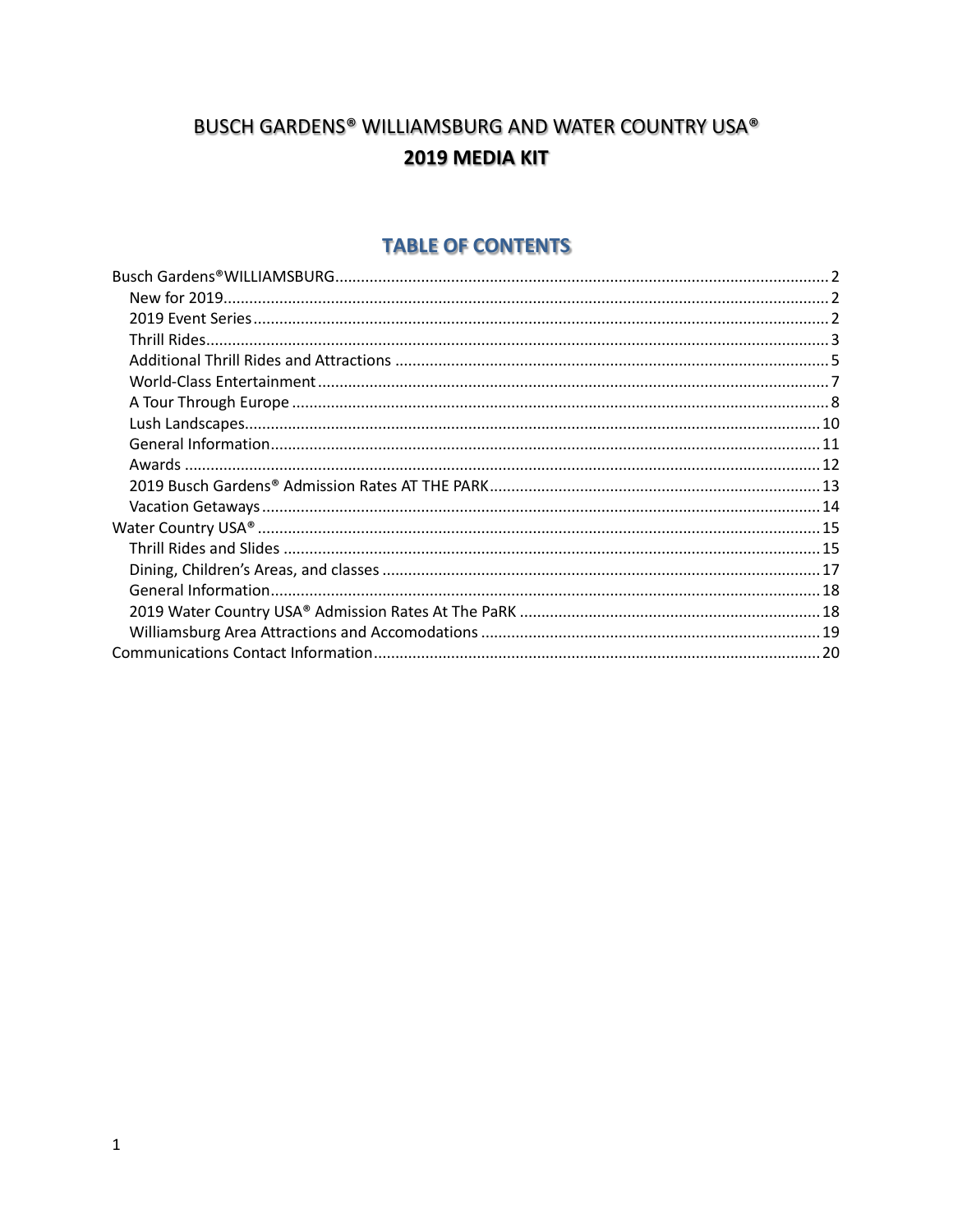## **BUSCH GARDENS®WILLIAMSBURG**

### <span id="page-1-1"></span><span id="page-1-0"></span>**NEW FOR 2019**

A new year always brings new reasons to visit Busch Gardens® Williamsburg and Water Country USA®, and park visitors are in for an exciting 2019. New attractions, events and expanded favorites will give the parks' guests something special to experience nearly every week at the Williamsburg theme parks.

#### **New in 2019**

#### **FINNEGAN'S FLYER™ – opens May 3 at Busch Gardens**

Riders will soar high and swing out over the cliffs of the Celtic coast on Finnegan's Flyer™, a Screamin' Swing ride located in Busch Gardens® Ireland village adjacent the Loch Ness Monster roller coaster. This breathtaking attraction features two pendulum-like arms, seating 32 riders that fly progressively higher with each swing. Finnegan's Flyer will reach a staggering height of more than 80 feet with a speed of 45 mph. Riders can take in beautiful views of the park while being thrilled on this captivating attraction. The dueling arms sway back-and-forth, the ground plummeting into view with each swing. Only the bravest will prevail.

#### **CUTBACK WATER COASTER™ – opens May 24 at Water Country USA**

Cutback Water Coaster™, the only RocketBLAST® coaster on the East Coast and Virginia's first hybrid water coaster, is coming to Water Country USA®. This revolutionary water propulsion ride will merge two unique technologies – a water jet propulsion system and exhilarating saucer feature. With the RocketBlast technology, Cutback will drive bigger boats, at higher speeds, and move riders up longer, steeper inclines. Thrill-seekers will board a four-person raft, speed along an 856 ft. slide, jet through tunnels and slide onto the wide-open space of massive saucershaped features. The steep angles of the saucers provide a drop-and-dive sensation as riders race along the edges. Cutback Water Coaster features the latest in turbine technology and takes water propulsion coasters to a whole new level with heart-stopping turns, lightning-fast drops and thrilling speeds.

#### <span id="page-1-2"></span>**2019 EVENT SERIES**

#### **Sesame Street® Kids' Weekends: Apr. 5 – 28**

Everyone's favorite Sesame Street® friends are hosting a party just for kids on April weekends. Guests can join Elmo, Super Grover, Cookie Monster, Rosita and more for all the fun.

#### **Food & Wine Festival: select days May 17 – June 30**

Park guests can unleash their inner foodie with over 60 specialty food items from around the world, 30 different wines, 25 craft beers and 20 unique cocktails not normally served at the park.

#### **Summer Nights: June 28 –Aug 11**

Busch Gardens becomes a cooler place after dark during Summer Nights. Special entertainment, culinary experiences and a fun nighttime atmosphere will give guests a new reason to visit during summer evenings. The Royal Palace Theatre lights up with Spark presented by Coca-Cola®, a high-energy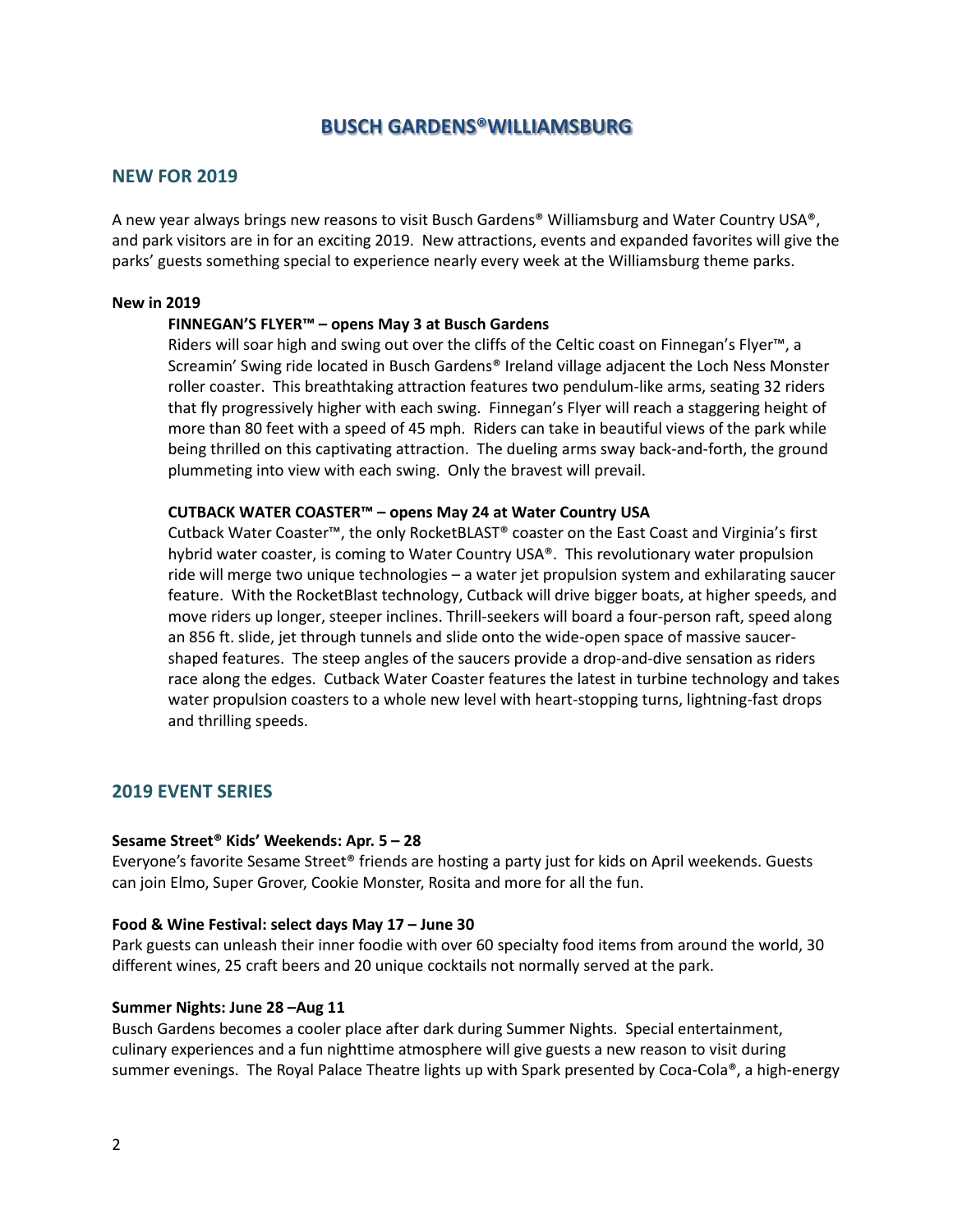spectacle featuring party-starters, laser lights, pyrotechnics and a custom soundtrack created by award winning musicians.

And to add to the fun of Summer Nights, acts from the hit show America's and Britain's Got Talent will take the stage every week during the summertime event. Visit

<https://buschgardens.com/williamsburg/events/> for performer details and dates.

## **Bier Fest: select days Aug. 16 – Sep. 2**

More than 200 years of Oktoberfest traditions come to life this fall. Sample traditional German food, listen to live local music, and experience all this unique Bavarian celebration has to offer. From hoppy to bold, we have a craft beer to satisfy everyone. Prost!

## **Howl-O-Scream™: select days Sep. 14 – Oct. 27**

Fill fall nights with fright at Busch Gardens Howl-O-Scream. Fear awaits in the Virginia theme park's collection of elaborate haunted houses, immersive themed scare zones, challenging escape rooms and darkly entertaining live shows.

## **The Count's Spooktacular: select days Oct. 5 – 27**

Young guests can celebrate silly, not-too-spooky fun on Saturdays and Sundays in October. Children (under 9) are invited to come dressed up and join in our costume parade during this daytime event. There are other family-friendly activities, too, like a fun-filled hay maze, trick-or-treating locations and an interactive show.

## **Christmas Town™: select days Nov. 16 – Jan. 5**

The world's most beautiful theme park is one of the largest Christmas light displays in North America. Festive food and drink, holiday shopping and heart-warming shows make the spirit of the season come alive.

## **Celebrating Birthdays in 2019:**

This year marks special birthdays for a few of the park's popular attractions; Apollo's Chariot® turns 20 and Sesame Street® Forest of Fun™ celebrates 10 years.

## <span id="page-2-0"></span>**THRILL RIDES**

## **Apollo's Chariot® Hypercoaster**

Hold on to your seats when you ride this amazing award-winning hypercoaster. Apollo's Chariot® plummets guests a combined 825 feet over nine scream-inducing air-time hills. Guests sit in elevated seats, creating a "free-flight" sensation as the train traverses more than 4,882 feet of track in two minutes and reaches speeds of 73 miles per hour. This year mark the  $20<sup>th</sup>$  birthday of this fan-favorite coaster.

**Battle For Eire™:** Immerse yourself on a 360-degree virtual reality motion simulator and join Addie, Ireland's last fairy guardian, on a thrilling mission in Battle For Eire™ – *Action VR Ride*. Slip on your magic lenses, hop aboard a dragon and join the battle to rescue the sacred Heart of Ireland. Test your courage and send your spirit soaring on this one-of-a-kind thrill, Battle For Eire – *Action VR Ride*.

Situated in Ireland, opened April 2018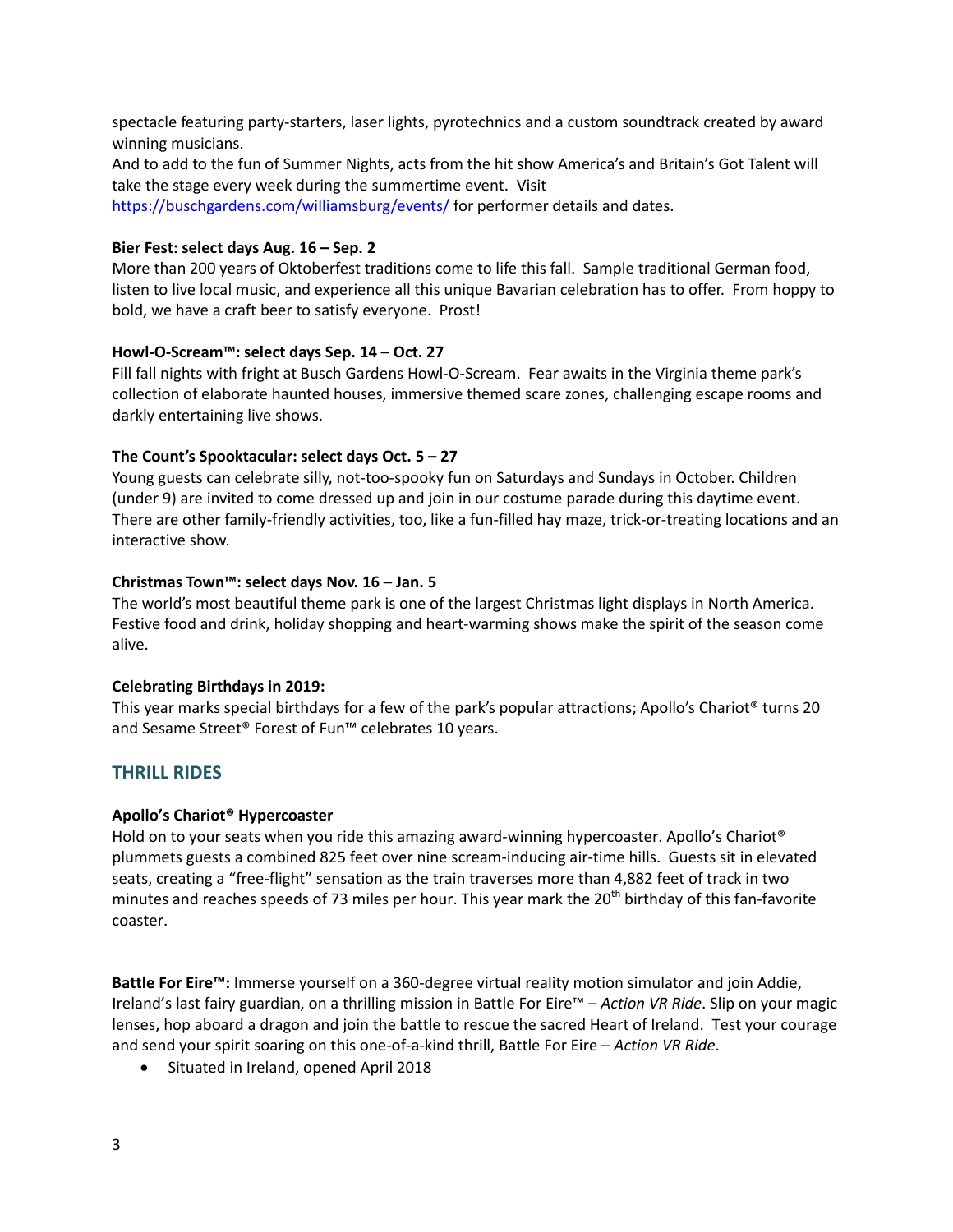- Battle For Eire is a marriage of a motion-based theater simulator with state-of-the-art 360 degree virtual reality headsets, creating an innovative experience unlike any other in the attraction industry.
- The current motion-based simulator has been used to bring multiple adventures to life in your world (Europe in the Air) and many other fantastical places (Corkscrew Hill).
- This time around the team is reprogramming it to work simultaneously with proprietary head gear that will let you experience Addie's home – The Otherworld – in an immersive experience that surrounds you.
- Riders will be completely immersed within the story and be able to see, hear and feel actions happening all around them, both through the VR headsets and within the motions of the simulator.

**InvadR™:** Hold on to your Viking helmet and feel the wind in your beard on the park's first-ever wooden coaster. Blaze through the tunnels and let the world hear your battle cry as you race through the highbanked turns. Grab your family and run for the hills aboard InvadR.

- **•** Situated in New France, opened April 2017
- Reaches speeds of 48 mph
- Featuring a 74-foot drop and nine air-time hills
- Situated near the trapper's village in New France
- Height requirement of 46 inches

**Tempesto®:** In the rich tradition of the classic Italian daredevils, no single man wowed the crowds like Tempesto®. Busch Gardens' daring roller coaster, Tempesto, lets riders take center stage and recreate his signature stunt. The same hills and thrills that made the people cheer "Tempesto!" are waiting for guests at Busch Gardens.

- Multi-launch coaster with a high-speed station experience and a 154-foot inversion.
- Reaches speeds of 63 mph
- Height requirement of 54 inches
- Situated in Festa Italia, opened April 2015

**Verbolten®:** Busch Gardens' multi-launch, indoor/outdoor roller coaster will send guests on a fun and mystifying family adventure through the Black Forest. Situated in the park's Oktoberfest village, a German tourist center serves as the ride entrance and as the launching point for an autobahn touring experience that will keep the whole family on the edge of their seats.

- Multi-launch coaster with environmental theme elements, sounds and light effects, high speed turns and an 88-foot final drop to the water
- Reaches speeds of 53 mph
- Height requirement of 48 inches
- Situated in Oktoberfest, Verbolten® opened May 2012

**Mäch Tower®**: As guests enter Busch Gardens' Oktoberfest, they will see the massive spire known as Mäch Tower**®**. This thrill ride takes guests on the ride of their lives. The tallest attraction in the park, Mäch Tower lifts up to 30 riders nearly 240 feet above Oktoberfest. After rotating at the top of the tower and getting a few seconds to take in the view, riders drop at breathtaking speed. State-of-the-art special effects including enhanced audio and other surprises elevate Mäch Tower to new heights in ride design and engineering.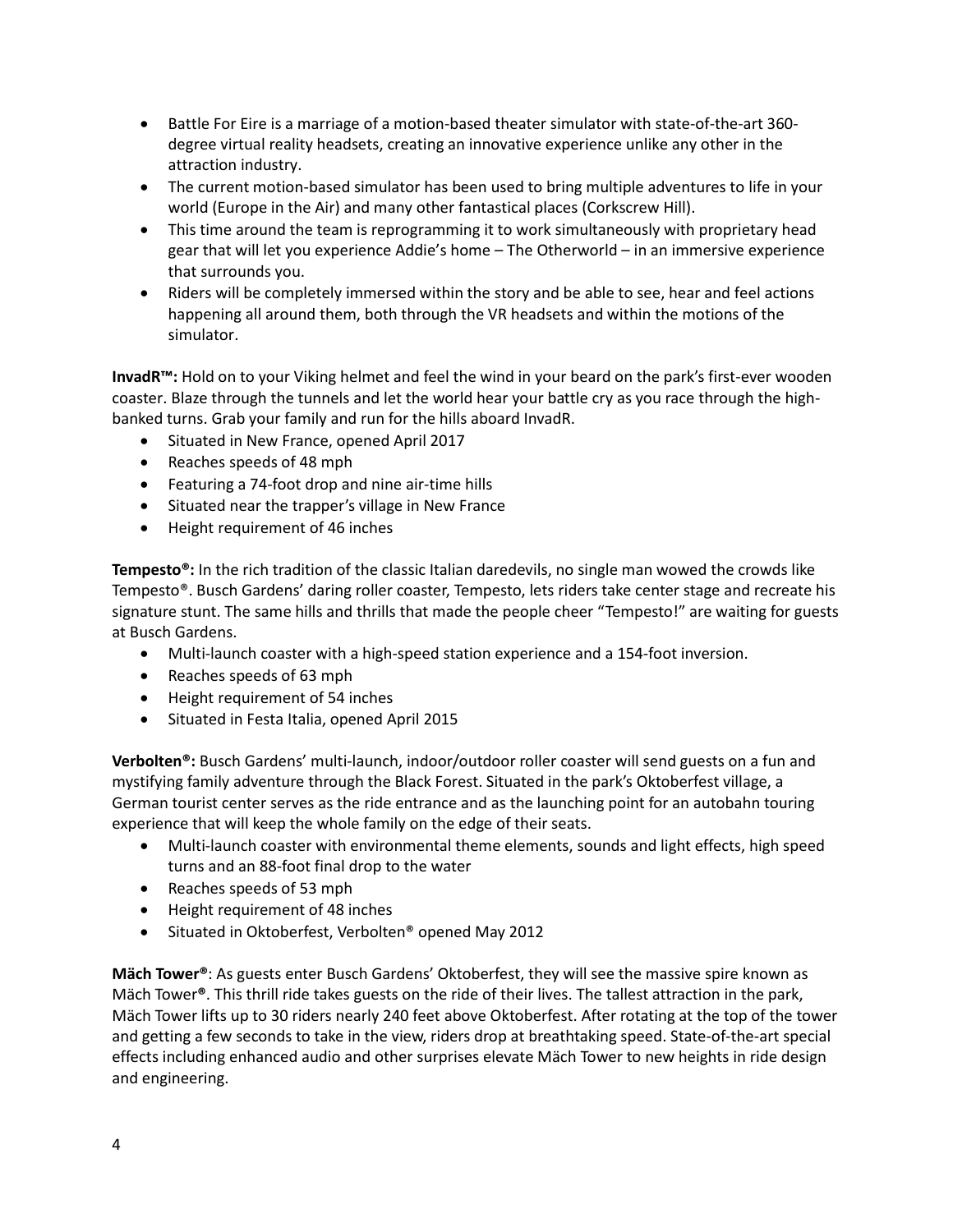- Drop Tower attraction that raises riders up to a height of 240 feet, then drops them into a 60 mph free-fall
- Other elements include: rotating carousel, on-board audio and seat vibrations
- Height requirement of 48 inches
- Situated in Oktoberfest, Mäch Tower opened Aug. 2011

**Griffon®:** Busch Gardens® defines a whole new generation of roller coasters with the addition of Griffon®, one of the world's tallest - and first floorless - dive coasters. The park's steel marvel plunges thrill-seekers 205 feet at 75 miles per hour. Named for a mythical beast that is part eagle and part lion, Griffon is an adrenaline-pumping adventure that's unlike any coaster experience in the world.

- A 205-foot initial dive, 90 degrees straight down
- A second drop of 130-feet
- Water feature
- Height requirement of 54 inches
- Situated in France, Griffon opened May 2007

**Alpengeist®:** A snow monster notorious for once stalking the French and German Alps, Alpengeist® is rumored to be lurking in the shadows of Busch Gardens' Germany. Marks of its mischief are evident as the ski-lift-style roller coaster careens uncontrollably, propelling riders on a dynamic, high-speed journey.

- Hurtles riders down 3,828 feet of track
- Riders experience six inversions at speeds up to 67 mph
- Highest point is 195 feet
- Inversion elements include the Immelmann, 106-foot vertical loop, cobra roll, zero-G roll, flat spin, and high-speed spiral
- Situated in Germany, Alpengeist opened April 1997

**Loch Ness Monster®:** Continually rated a favorite by park guests, this classic interlocking, doublelooping roller coaster gives guests a peek at Scotland's most infamous serpent. "Nessie" hurls its passengers along 3,240 feet of steel track into the air, over water, and through a dark cave.

- World's first, and currently only, interlocking, double-looping, steel roller coaster
- Coaster takes riders 13 stories up before racing down a 114-foot drop
- Reaching a speed of 60 mph, "Nessie" carries 1,700 passengers per hour
- Situated in Scotland, the Loch Ness Monster opened in June 1978
- Since its debut, nearly 60 million guests have challenged the interlocking, double-looping roller coaster

## <span id="page-4-0"></span>**ADDITIONAL THRILL RIDES AND ATTRACTIONS**

## **ENGLAND**

The Aeronaut Skyride

This sky-high mode of transportation provides guests with a scenic tour of the "World's Most Beautiful Amusement Park." Passengers enjoy views of all six European countries while relaxing 80 feet in the air. The skyride stops in England, France, and Germany.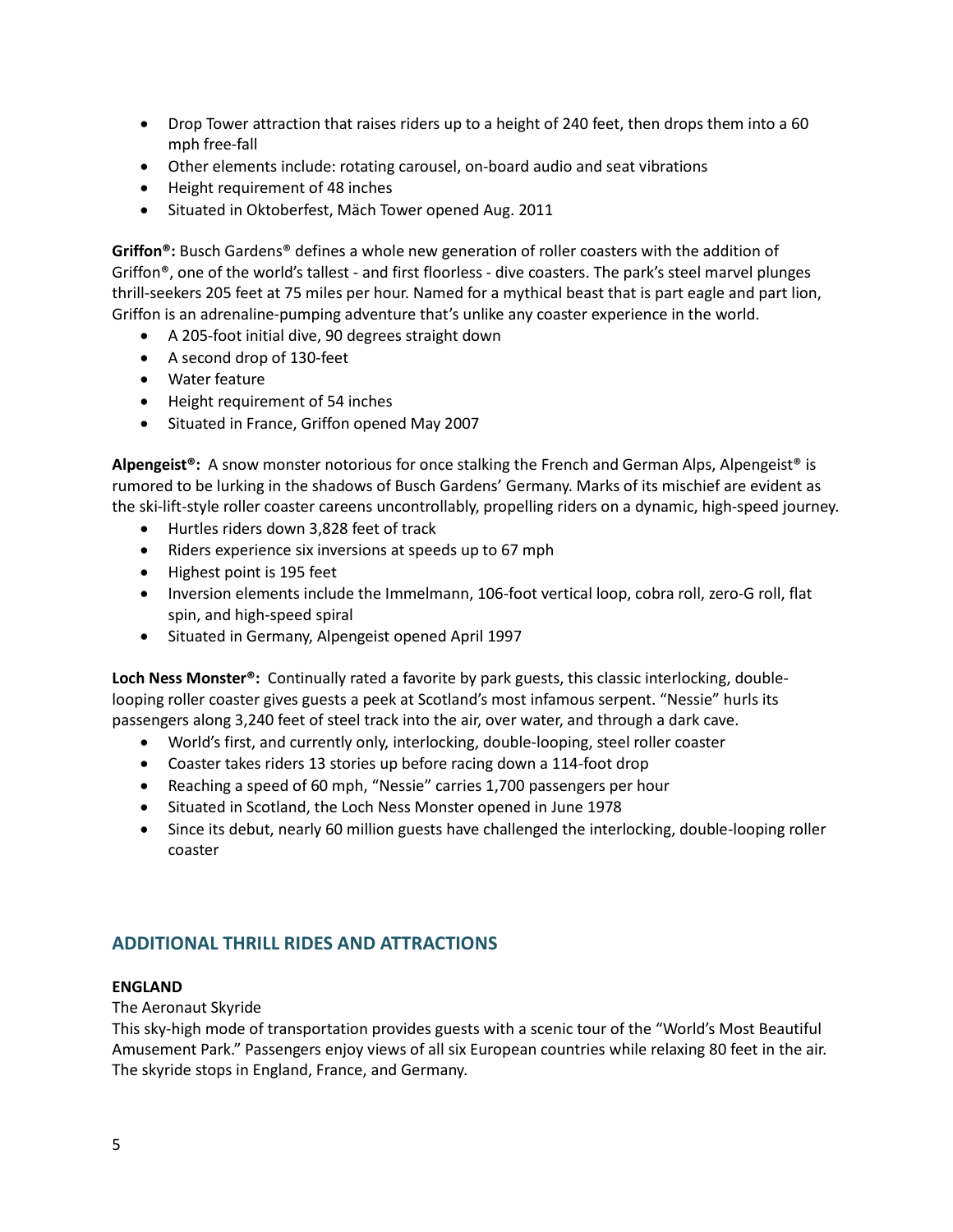Sesame Street® Forest of Fun™ at Busch Gardens®

Elmo, Cookie Monster and many of their Sesame Street® friends have come to Busch Gardens® and are here to stay. At Sesame Street Forest of Fun, every day is cause for a Sunny Day Celebration.

- **Elmo's Castle**  Interactive stage and wet play area
- **Prince Elmo's Spire** shot-n-drop ride
- **Grover's Alpine Express** roller coaster
- **Bert and Ernie's Loch Adventure** flume ride
- **Oscar's Whirly Worms** rock-n-tug ride
- **Oscar's Yucky Forest** dry play area
- **1-2-3 Smile with Me!** character and guest photograph experience

## **SCOTLAND**

Tweedside Train Station

All aboard! Busch Gardens' three steam-powered locomotives whisk guests through 134 acres of lush landscaping with stops in Scotland, Italy, and France for a breathtaking tour of the park.

## Li'l Clydes

For young riders, horsing around has never been this fun. A classic ride for younger guests.

### **FRANCE**

Le Scoot Log Flume

In a rustic French village, guests looking to cool off on a warm day head to Le Scoot log flume where a refreshing 50-foot vertical plunge through an old saw mill awaits.

Le Catapult

Undulating far and wide, guests are propelled on Busch Gardens' catapult.

## **GERMANY**

Der Autobahn, Der Autobahn Jr.

A Busch Gardens' classic, Der Autobahn provides the whole family with bumper car fun. Adjacent to Der Autobahn, Der Autobahn Jr. is child-friendly and perfect for younger drivers.

Rhine River Cruise

A relaxing cruise on the Rhine River showcases the beauty of the 134-acre park.

Der Wirbelwind, Wirbelwindchen

Der Wirbelwind classic swings propel guests to harrowing heights. Wirbelwindchen, the child-friendly version of Der Wirbelwind, is perfect for the park's younger guests.

Land of the Dragons®

Land of the Dragons® is a magical play area designed especially for kids. Featuring a three-story treehouse, a Ferris wheel, and children's show, this entertaining area offers tons of fun for little ones. Land of the Dragons celebrated its  $20<sup>th</sup>$  anniversary in spring 2014.

#### Kinder Karussel

Restored to its original condition, this antique Herschell Carousel features 36 hand-carved ponies and two double-bench chariots. It's perfect for the entire family.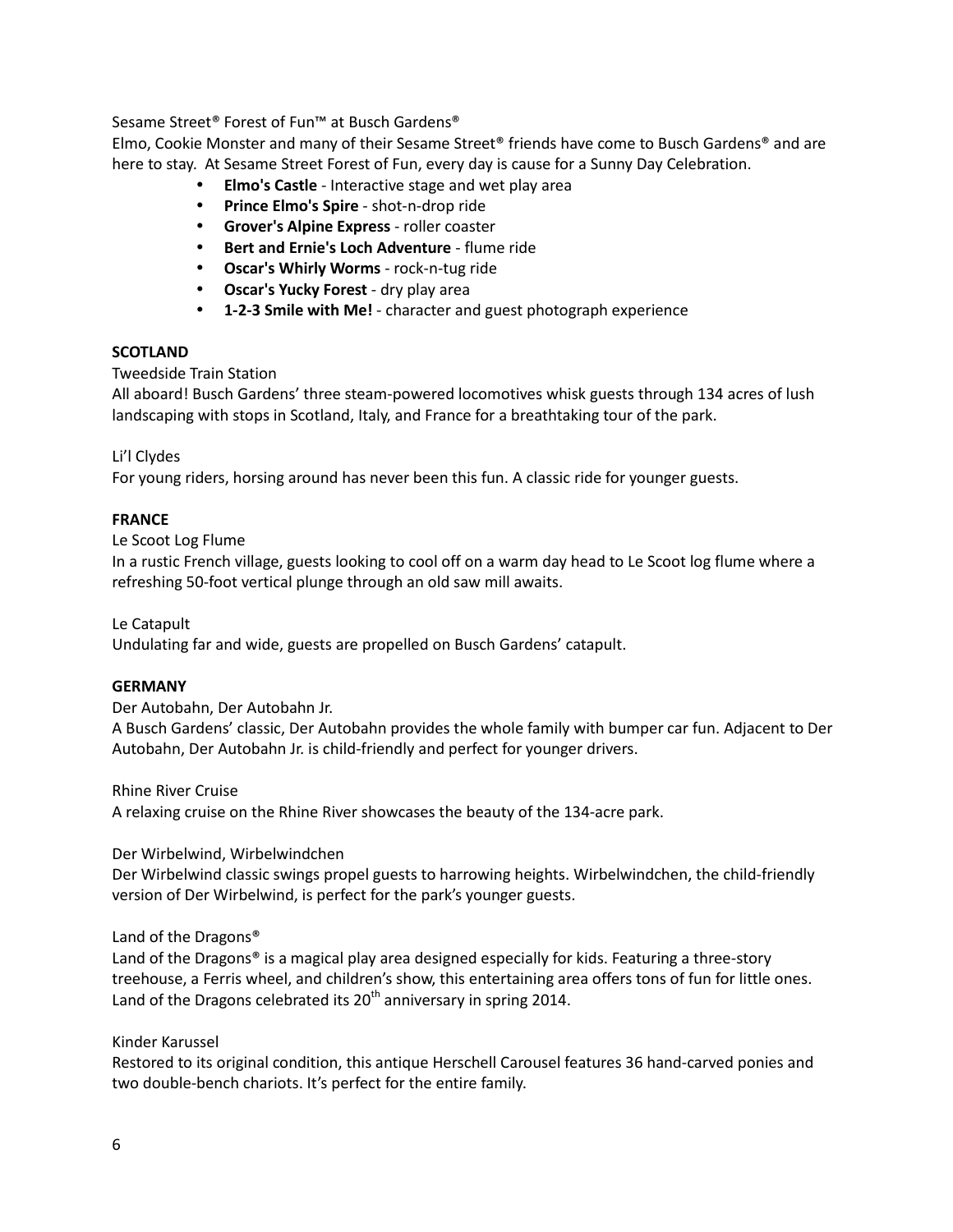Roto Baron

Children get a taste of freedom while piloting these miniature red planes.

### **ITALY**

Escape from Pompeii®

A seemingly serene boat ride through the ancient ruins of Pompeii turns explosive as Mt. Vesuvius begins erupting. Fiery effects end with a splash finish as the boat plunges riders into the lagoon pool below.

Da Vinci's Cradle

Da Vinci's Cradle offers passengers anything but a peaceful rocking experience. This cradle defies the laws of gravity as it plunges to the ground and soars to the skies.

Roman Rapids®

Visitors looking for a white-water adventure need look no further than Roman Rapids®. Ancient Roman ruins, erupting geysers and waterfalls create a thrilling family water ride.

Battering Ram

Renowned Italian inventor Leonardo Da Vinci would have been pleased with this creation. Guests brave enough to board the oversized gondola encounter a powerful pendulum swing.

Flying Machine The Flying Machine is one twisted ride, situated in Da Vinci's Garden of Inventions.

Turkish Delight

Tea parties were never this fun. Riders may take turns controlling the "spin-factor" of these life-sized teacups.

Trade Wind A park classic, guests who board this music express are bound for adventure.

Little Gliders Younger guests get a taste of flying on this uplifting adventure.

Little Balloons Up, up, and away. Colorful balloons take children on a lofty ride.

Elephant Run A child's version of Trade Wind, the tame Elephant Run will have kids running back for more fun.

## <span id="page-6-0"></span>**WORLD-CLASS ENTERTAINMENT**

In addition to exhilarating roller coasters and rides, Busch Gardens® is recognized for award-winning entertainment. Main stage shows offer park guests live musical performances and animal antics.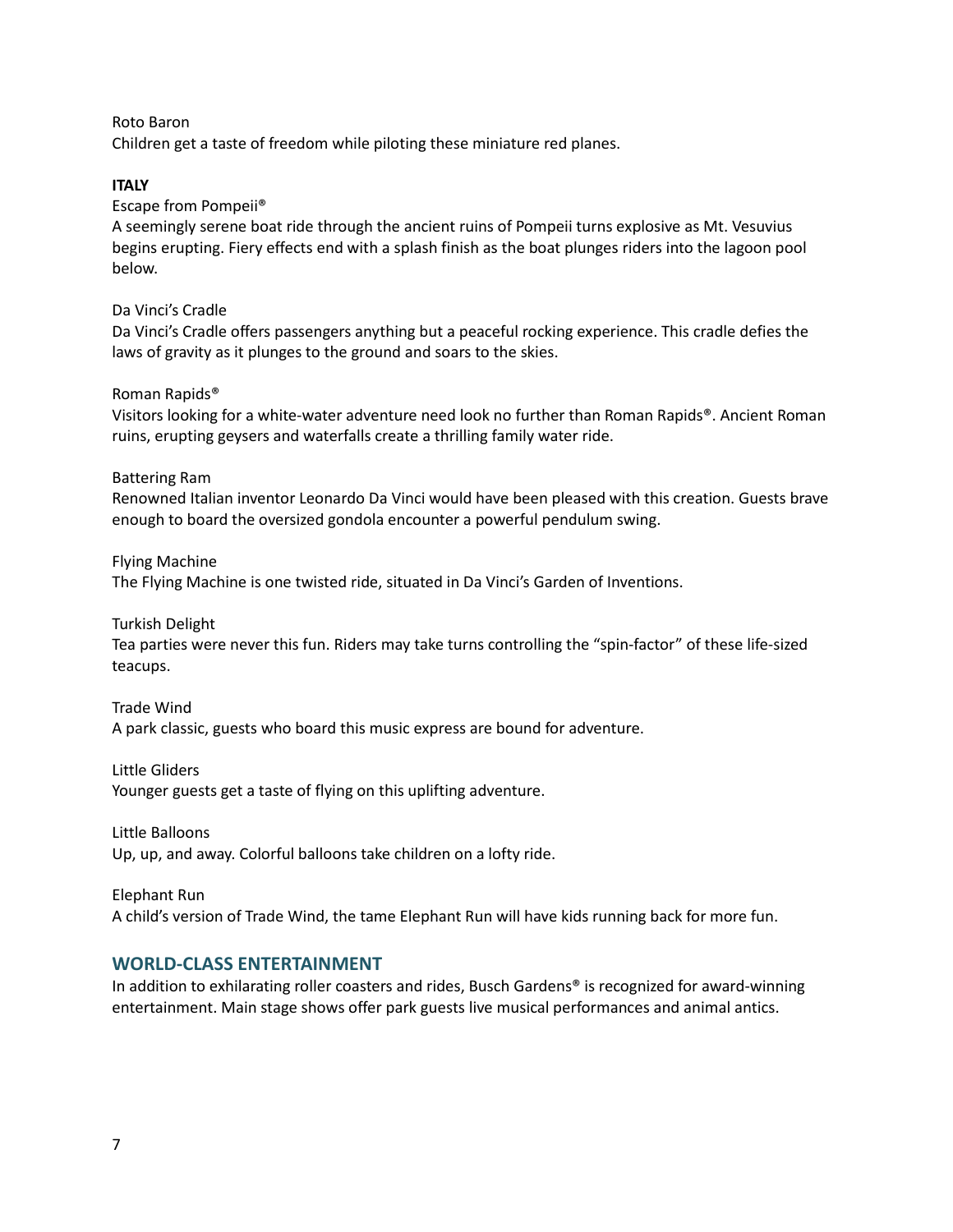#### **ENGLAND**

### **Let's Play Together**

Come have a play date with your Sesame Street® friends, and enjoy a heartwarming show all about the beauty of Friendship. The show is full of good times and will always bring back fond memories especially when the audience gets in on the act. Join Elmo, Cookie Monster, Grover, Rosita, Bert, Ernie, and of course Abby Cadabby, as they play, sing, and dance while learning all about the wonderful things that friends do together.

## **IRELAND**

### **Celtic Fyre®**

Celtic Fyre® took the number one spot in USA Today's 10Best Readers' Choice Awards in 2018. This award-winning Irish dance show celebrates Irish culture with a show filled with singers, musicians and Irish dance. Guests become a part of the celebration as our storyteller invites them into his inn to see how the Irish celebrate life.

### **More … Pet Shenanigans®**

This lively and hilarious show features wacky shenanigans and amazing tricks from dogs, cats, birds and other animals. Performed daily at the Shenanigans Theatre, these animal celebrities will astonish and amaze audiences.

## **ITALY**

#### **Mix it Up!**

Italy's Il Teatro di San Marco comes to life as a team of chef-inspired musicians cook up fabulous fun in Mix It Up!. Exciting sounds fill the air as Busch Gardens' amazing musicians perform some of Italy's most popular songs. Watch the plot thicken as our crazy chefs and waiters compete to serve up their musical menu. It's a fast-paced feast for the ears and the eyes. Enjoy fresh-made Italian favorites from Ristorante della Piazza, grab a seat in the outdoor dining theater and enjoy a hilarious mixture of cuisine and creativity.

#### **GERMANY**

## **OktoberZest**

This new show, performed in Das Festhaus® in the Oktoberfest village, features German music and dances with a modern and new approach. Guests can enjoy a German meal in the large dining hall while being entertained by cultural singers, dancers and musicians.

## <span id="page-7-0"></span>**A TOUR THROUGH EUROPE**

The European countries of England, Scotland, Ireland, France, Germany and Italy serve as the setting for Busch Gardens' 134 acres of fun-filled exploration. The Williamsburg adventure park is committed to authentic and accurate themes based on European culture. To create old-world European flare throughout its six countries, Busch Gardens® carefully depicts each detail from quaint cobblestone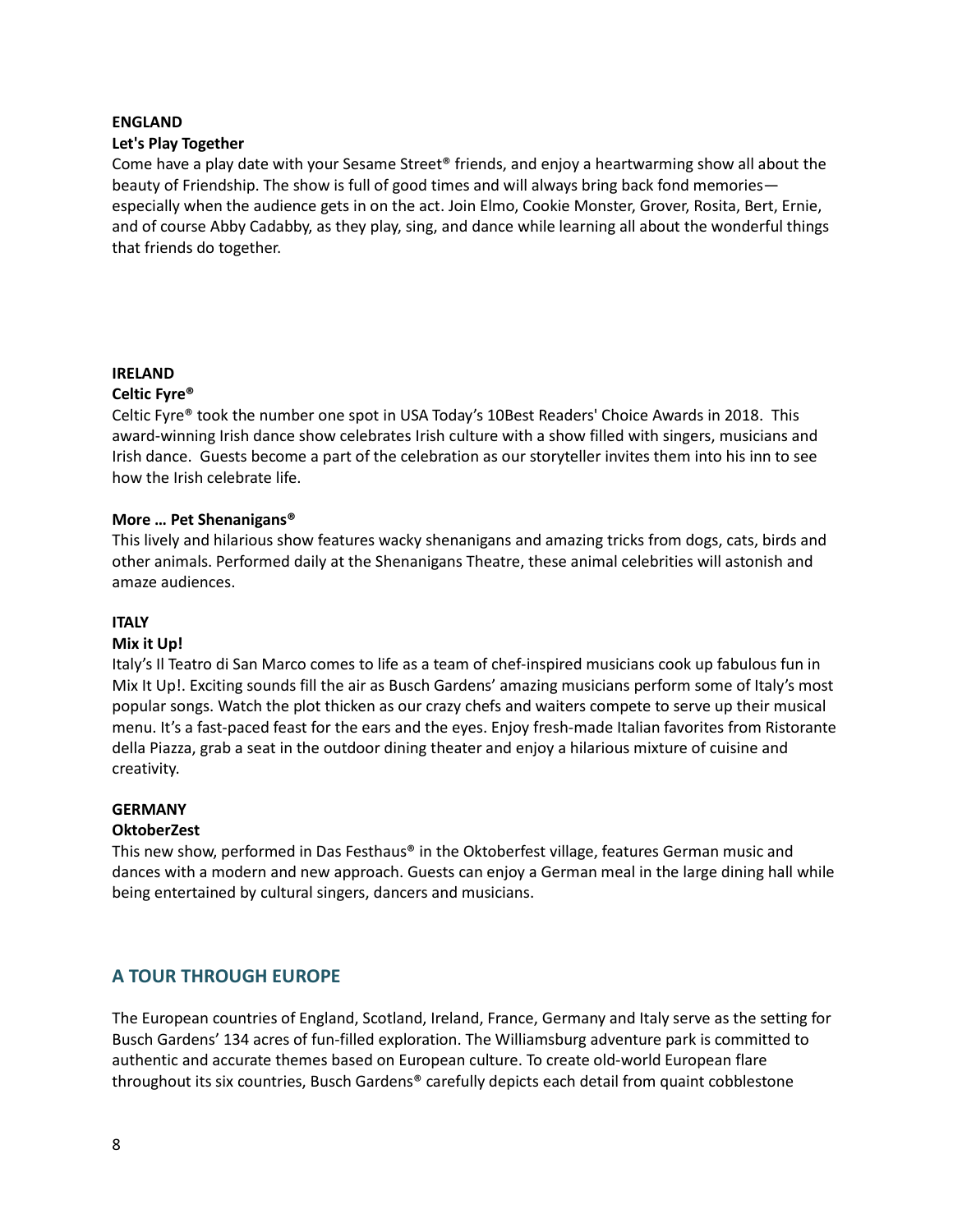streets and building facades to designer landscapes and beautiful statuary. Adding charm and authenticity, many plants in the park are native to Western Europe.

### **ENGLAND**

The gateway to a Busch Gardens' adventure begins in England. Guests receive the royal treatment where unique shops, a delightful bakery, and replicas of Big Ben and Shakespeare's Globe Theatre reside. Attention to detail throughout the picturesque hamlet is evidenced in period door handles, cast-iron mailboxes and flickering streetlamps enhancing the European feel of the park.

### **SCOTLAND**

The fearsome Loch Ness Monster® roller coaster resides in Busch Gardens' Scottish countryside. Celebrated as the world's first steel roller coaster to debut with interlocking loops, the Loch Ness Monster remains a guest favorite. In addition, Scotland features a host of activities for the entire family.

Busch Gardens' Highland Stables feature Scottish black-faced sheep, Border collies, Clydesdales and birds of prey. This exciting exhibit highlights Scottish traditions dating back hundreds of years. Guests can interact with the Scottish animals and see them in action as they perform traditional herding and hunting techniques.

#### **IRELAND**

Busch Gardens® captures the essence of Ireland, from the country's warm-hearted people and lush landscapes to ancient castles and fine Irish wares. Guests visiting Busch Gardens get a taste of true Irish spirit. This adaptation of an authentic Irish hamlet features a brightly-colored tavern, shops, stone castles, blooming flower boxes, and contemporary Celtic music. Building facades incorporate elements dating from Ireland's Megalithic Stone Age (circa 2400 BC) through the mid-19<sup>th</sup> century. The Emerald Isle® shop charms guests with its lavish giftware as well as its 19<sup>th</sup>-century rural Irish portico and authentic thatch roof.

In Celtic Fyre®, guests will take an unforgettable journey with the cast of singers, Irish dancers and musicians as we celebrate this unique and intriguing culture. Strolling balladeers throughout the marketplace add to the unique theming of this area.

Busch Gardens® is dedicated to the conservation and preservation of wildlife through numerous educational programs and shows. Discover how adventurous learning can be at Jack Hanna's Wild Reserve. This interactive wildlife area offers a fascinating and up-close look at some amazing species including gray wolves, American bald eagles, lorikeets and other animals from around the world.

#### **FRANCE**

The picturesque country of France transports guests to another time and place with its street cafes, French-provincial architecture and sidewalk artisans. From the style of its slate-roof buildings and colorful café umbrellas to village square statuary and bountiful window boxes, theming through this hamlet embraces French culture.

Old-world charm meets modern adventure with the addition of Griffon®. Named for a mythical creature known for its power and speed, Griffon is one of the world's tallest and first floorless dive coasters. Living up to its name, Griffon sends thrill-seekers on the ultimate adrenaline-pumping adventure as it twists, turns and plunges 205 feet.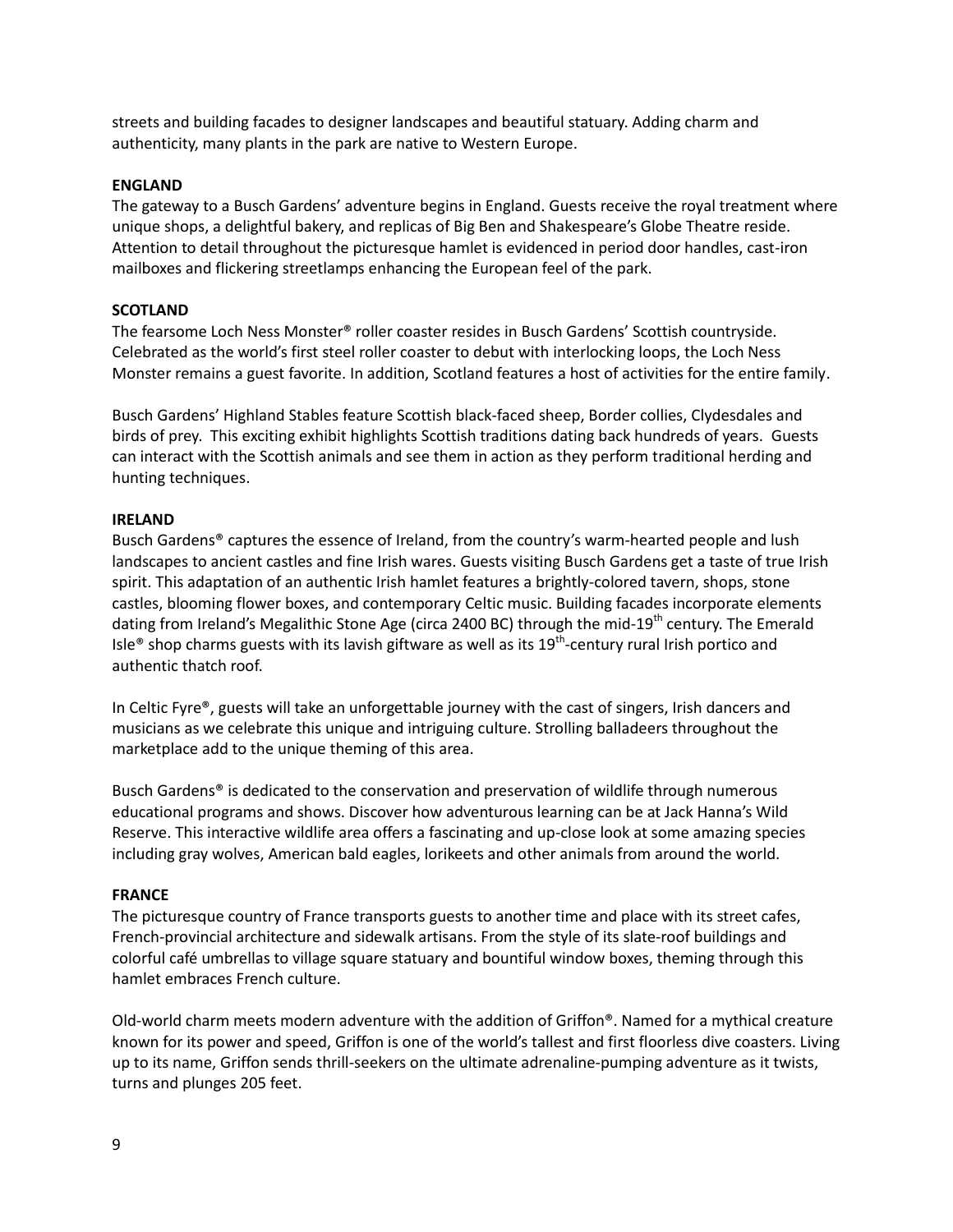Back on solid ground, a rustic French trader's village showcases the finest leather, candle and wood craftsmanship and barbecue. Le Scoot log flume provides cool relief on a hot summer's day with its 50 foot vertical plunge. Trappers Smokehouse is a 650-seat restaurant featuring a mesquite-fired show grill, three rustic dining areas and an unprecedented theme park menu selection.

Hold on to your Viking helmet and feel the wind in your beard on the park's first-ever wooden coaster. Blaze through the tunnels and let the world hear your battle cry as you race through the high-banked turns. Grab your family and run for the hills aboard InvadR.

## **GERMANY**

European charm highlights Germany. The town center Glockenspiel is a unique representation of a 17<sup>th</sup>century German original. Three stories high, the Glockenspiel enchants guests every 15-minutes with its marching knights, soldiers and dancing criers. The old-world hamlet highlights brown-timbered buildings with plastered walls and tiled roofs, all representatives of medieval Germanic styles.

Germany's fine gift shops feature hand-painted beer steins and carved wooden cuckoo clocks. From delectable dessert shops and a cruise down the Rhine River to an antique Herschell Carousel, Germany is home to many rides and attractions. Alpengeist®, an awarding-winning inverted steel roller coaster, and Land of the Dragons®, a magical play area designed for children, are just a few of the adventures awaiting passersby in this bustling village.

The Bavarian-influenced hamlet heralds an authentic Festhaus, traditional German fare, and all the makings of a festival complete with rides and games. Guests can take a thrilling tour of the legendary Black Forest aboard Verbolten®, a fast-paced multi-launch coaster.

Busch Gardens' Oktoberfest village features restaurants, games and performance venues that follow a traditional German Oktoberfest theme. Guests can enjoy hand-made pretzels, new dining areas and performance spaces set amid canopies of colored maypoles and festive banners that depict the rich heritage of Bavaria.

## **ITALY**

No European adventure would be complete without a trip to Italy. Busch Gardens' quaint Italian village fuses world-class rides with romantic song and dance, master craftsmanship and authentic cuisine. Beautiful street-side statues, fountains and lush gardens enhance the Italian ambiance of this marketplace.

Brave visitors may tour the ruins of Mt. Vesuvius on Escape from Pompeii®, a thrilling water ride with special effects. Da Vinci's Garden of Inventions features a variety of rides for adults and children alike.

Across a bridge, vibrant colors and light-hearted attitudes encourage guests to share in the carefree fun of Italy. Themed activities abound in this exuberant village. The towering landmark is Apollo's Chariot®, Busch Gardens' high-speed hypercoaster. Next door is the brightly-colored multi-launch coaster, Tempesto™.

## <span id="page-9-0"></span>**LUSH LANDSCAPES**

Busch Gardens® has been named the "World's Most Beautiful Amusement Park" every year since 1990 by the National Amusement Park Historical Association (NAPHA). This outstanding accomplishment is due partly to the lush terrain of Virginia's native countryside, but also to the dedicated landscapers and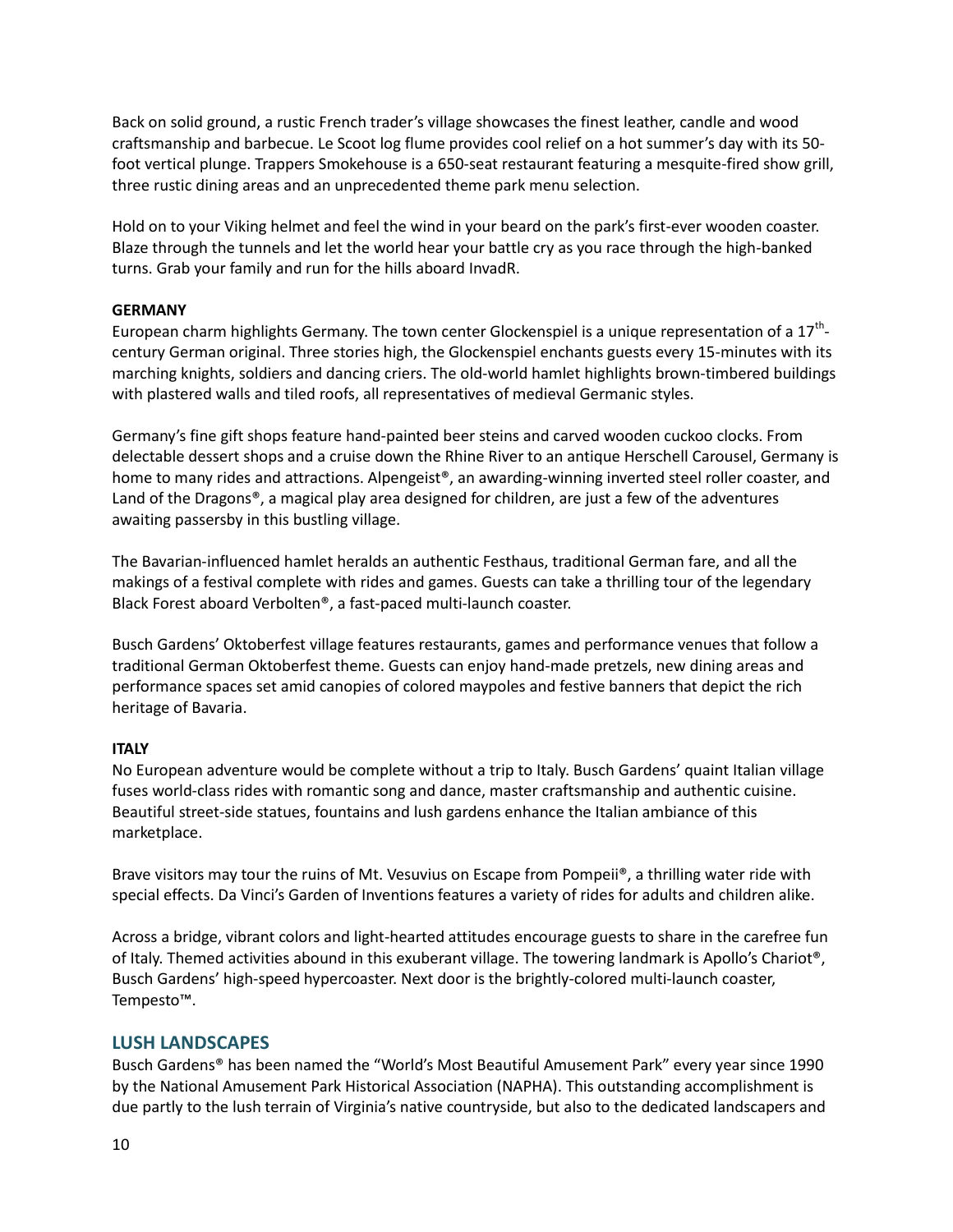grounds crew that beautify the park's 134 acres of gardens, walkways, and flowerbeds. More than 30,000 plants and flowers are grown in the park's 18,000 square feet of "behind-the-scenes" greenhouses and cold frame growing space. In addition, Busch Gardens is committed to environmental preservation. The park's greenhouse staff releases tens of thousands of beneficial bugs into the park each year as a natural form of pest management, while ground crews pull thousands of weeds by hand each season. In fact, landscape artists spend nearly six hours each day pruning, planting and weeding the adventure park.

## <span id="page-10-0"></span>**GENERAL INFORMATION**

Busch Gardens® is an action-packed European-themed adventure park with  $17^{th}$ -century charm and 21<sup>st</sup>century technology, boasting more than 134 acres of fun-filled world exploration.

- Home to top-rated roller coasters including Griffon<sup>®</sup>, one of the world's tallest and first floorless dive coasters
- More than 50 rides and attractions
- Voted the "World's Most Beautiful Amusement Park" every year since 1990
- Live stage shows
- Wide variety of culinary experiences and world-class shopping
- Sesame-themed children's area

### **Location**

- Three miles east of historic Williamsburg, Va.
- 50 miles from Richmond, Va. and the Virginia Beach resort area
- 150 miles from Washington D.C.
- 210 miles from Raleigh, N.C.
- 275 miles from Philadelphia, Pa.
- 360 miles from Charlotte, N.C.
- 400 miles from New York, N.Y.
- 490 miles from Charleston, S.C.
- 600 miles from Atlanta, Ga.

## **How to Get Here**

Williamsburg is served by air, bus and rail transportation.

- Airports Newport News/Williamsburg International Airport in Newport News (15 miles), Norfolk International Airport (50 miles) and Richmond International Airport (50 miles).
- Bus and Train Williamsburg is served by bus lines and Amtrak.
- Car Interstate 64 leads to Williamsburg.

#### **Lodging**

More than 11,000 hotel rooms are available in the Williamsburg area.

● To book a Busch Gardens® vacation, visit www.buschgardens.com/bgwtrip or call Busch Gardens Vacations at (757) 229-4386.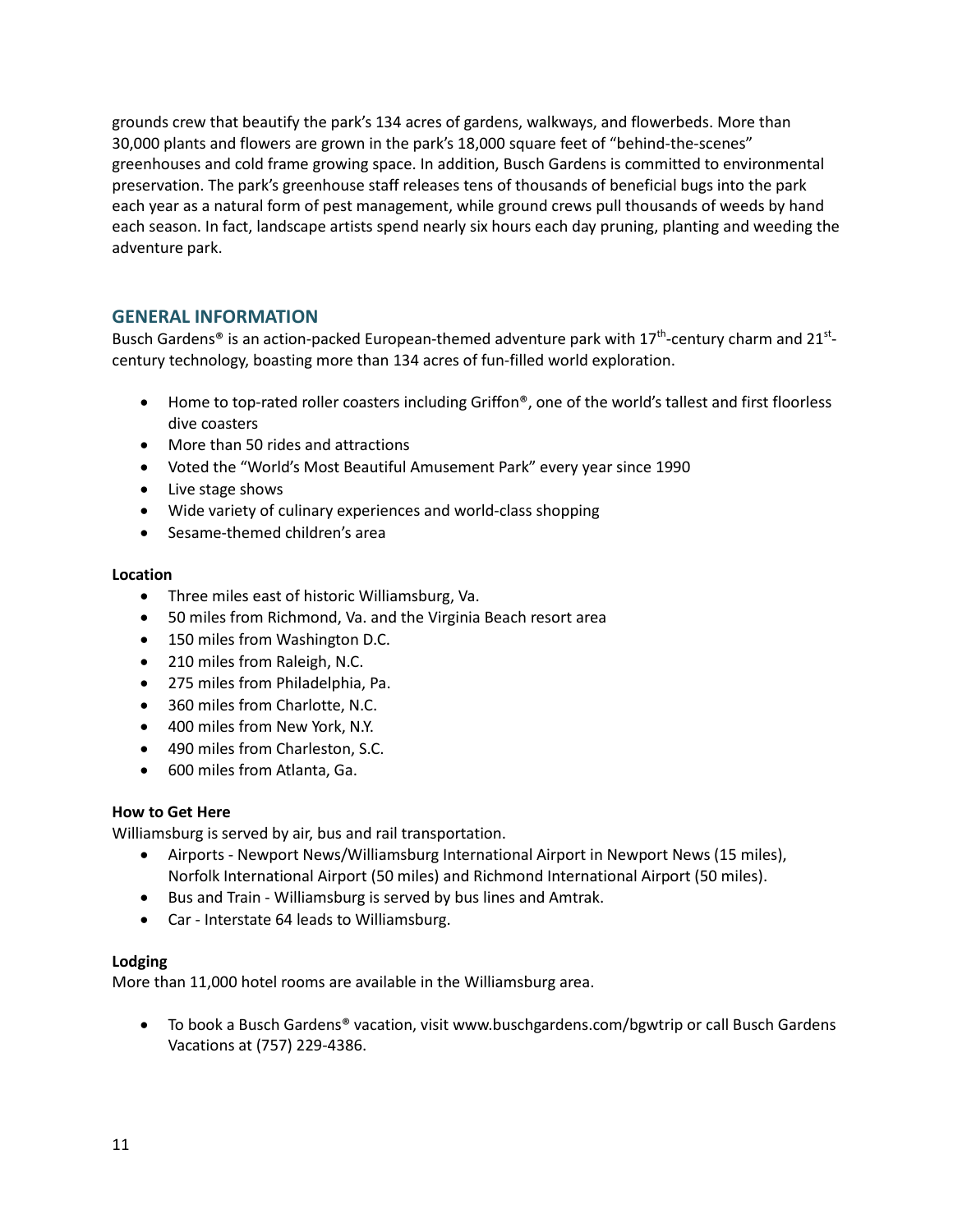## **Additional Services Available**

Busch Gardens® is dedicated to quality family entertainment and guest satisfaction. Visitors with disabilities may receive helpful information at the park's Guest Services and Information Center or may download a park accessibility guide prior to their visit by logging onto www.buschgardens.com/va.

- Manual and electric wheelchairs and strollers may be rented near the main entrance.
- Climate controlled pet kennels are available for a nominal fee at the Pet Center in the England parking lot near the main entrance.
- Busch Gardens' First Aid station is situated between Jack Hanna's Wild Reserve and the park's France section. Registered nurses and emergency medical technicians staff this facility during park hours.
- Trained service animals are welcome at Busch Gardens**®**. Thrill rides may not accommodate service animals; however, they may ride along on the Aeronaut Skyride, Busch Gardens Railway, Rhine River Cruise and Kinder Karussel.
- Assisted listening devices are available at select areas of the park. Guests may inquire at the park's Guest Assistance Center for assistance.

The Guest Services and Information Center situated just inside the park entrance offers a variety of services for guests:

Height Check Station offers children the option of getting measured for the day. Kids receive a colored wristband, based on their height, with a sheet of kid-friendly rides.

Ride Accessibility Program matches guests with disabilities with rider requirements. The program also can provide more information about additional services offered for guests with disabilities. Lost & Found Center

## <span id="page-11-0"></span>**AWARDS**

Busch Gardens® has received many prestigious honors, including:

"World's Most Beautiful Amusement Park": The National Amusement Park Historical Association (NAPHA) named Busch Gardens® the "World's Most Beautiful Amusement Park" since 1990.

Readers' Choice Awards by Theme Parks Magazine: Placing in nine of 17 categories, including most beautiful park, top 10 steel roller coasters, with Griffon® placing second in the favorite "New for 2007" category. Other notable placements include best food, best live entertainment, cleanest park, best seasonal event, best water ride and best themed ride or attraction.

Best Landscaping every year since the category's inception in 1998 (Golden Ticket Award)

Busch Gardens ranked top 25 amusement park in the U.S. (Trip Advisor Travelers' Choice Awards)

Celtic Fyre ranked No. 1 Entertainment Performance (2018 *USA Today* Reader's Choice)

Busch Gardens - top theme parks for the holidays (*US News & World Report*) (no ranking, our park was among the 14 chosen)

Christmas Town ranked one of the Best Family-friendly Attraction (*Coastal Virginia Magazine*)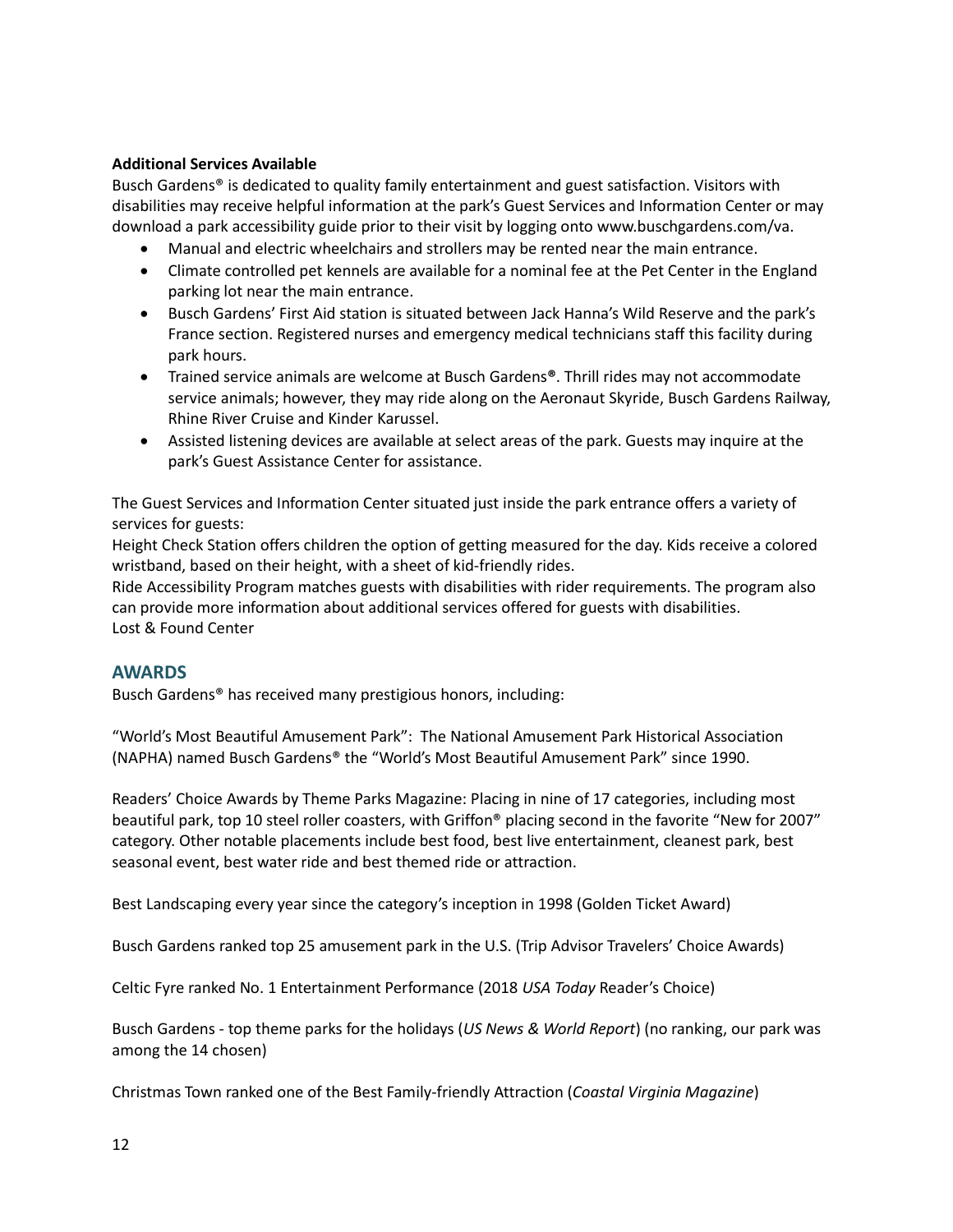Busch Gardens - Gold Award for Best Theme Park (Charlottesvillefamily.com)

Marco Polo's Marketplace ranked 2nd "Best Theme Park Restaurant" (*USA Today* Reader's Choice Awards)

Apollo's Chariot® ranked 9th for "Best Roller Coaster" (*USA Today* Reader's Choice Awards)

Brass Ring Award for Best Performer – Celtic Fyre

Busch Gardens received the prestigious Applause Award in 2002 from the International Association of Amusement Parks & Attractions (IAAPA) and Amusement Business Magazine. The Applause Award is given in honor of a park's "management, operations and creative accomplishments that have inspired the industry with foresight, originality and sound business development.

## <span id="page-12-0"></span>**2018 BUSCH GARDENS® ADMISSION RATES AT THE PARK**

## **Day Tickets:**

**1-Day Ticket - \$86.99A/\$76.99C**; save \$12 online

**2-Day Ticket - \$109.99 gate price;** save \$30 when you buy online and visit Busch Gardens Williamsburg and/or Water Country USA for two days.

**3-Day Ticket - \$119.99** gate price; save \$30 when you buy online and visit Busch Gardens Williamsburg and/or Water Country USA for three days.

Children (ages 2 and under) FREE

## **Historic Area Tickets**

**Spring Bounce Ticket – starting at \$105;** enjoy unlimited visits to Busch Gardens & Colonial Williamsburg during your stay. Visit for up to seven consecutive days from date of first visit through May 12. Includes general parking at Busch Gardens plus select areas of Colonial Williamsburg.

**Membership plans:** Visit [www.buschgardens.com/joinBGW](http://www.buschgardens.com/joinBGW) for pricing, \*EZ Pay down payment information, plan benefits and rewards

**Basic Membership** (Busch Gardens only, Water Country USA only or two-park) Highlights: low price + discounts + select blockout dates Flexibility equals savings with this plan. Benefits include 50 percent off general parking, 10 percent off in-park purchases, access to exclusive events, monthly rewards and guest ticket discounts. Blockout dates apply with the Basic plan.

**Unlimited Membership** (Busch Gardens only, Water Country USA only or two-park)

*Highlights: unlimited admission + free parking + 10% discounts* Members will enjoy limitless fun and perks with this plan. Benefits include free general parking, 10 percent off in-park purchases, two free guest tickets, access to exclusive events, monthly rewards and discount guest tickets.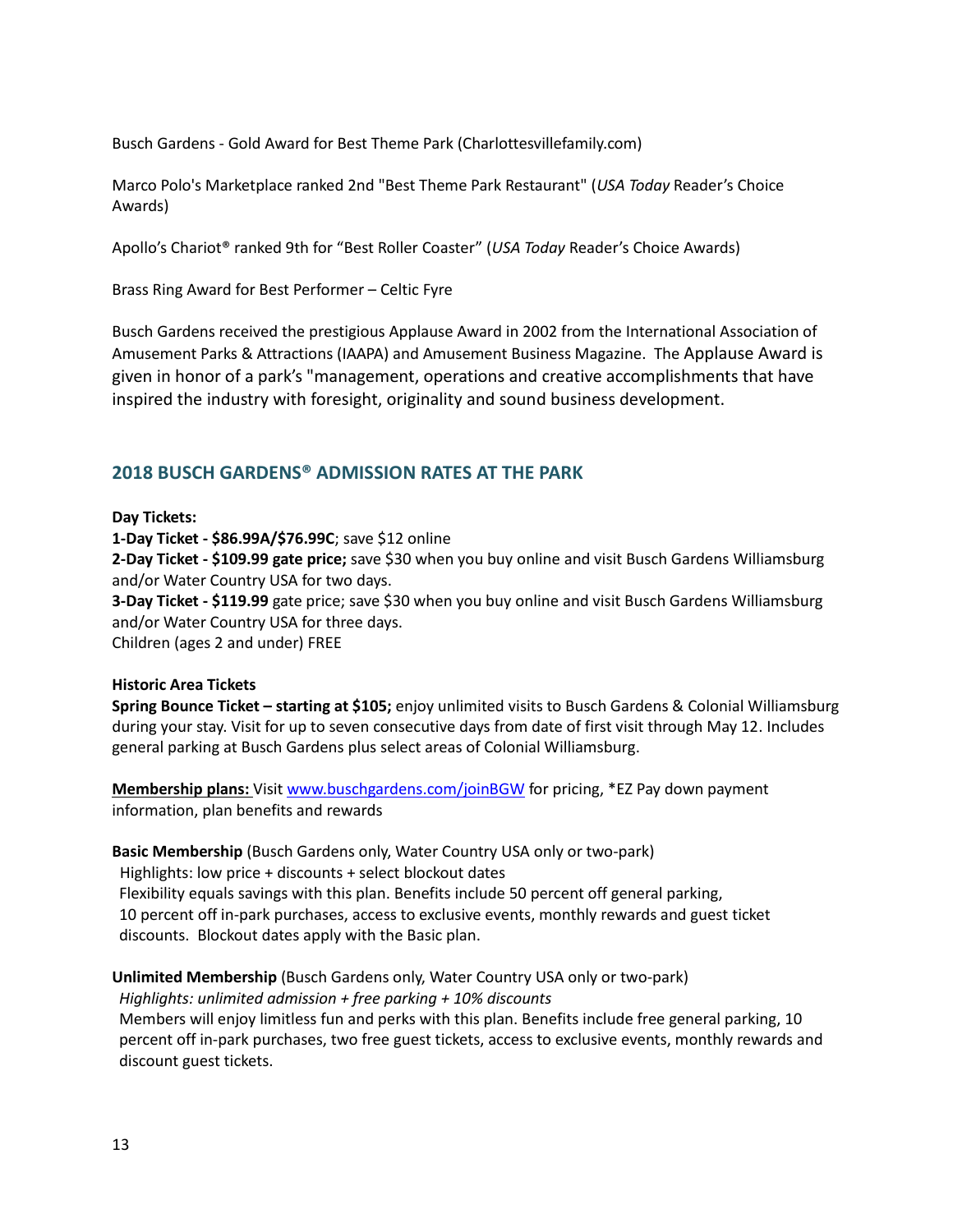### **Premier Membership** (Options: Busch Gardens or two-park)

*Highlights: 15% discounts + free friend tickets + Preferred parking* The ultimate in fun and accessibility, the Premier Membership offers free preferred parking, 15 percent off in-park purchases, three free guest tickets, access to exclusive events, monthly rewards and discount guest tickets.

### **Platinum Membership** (11 parks)

Highlights: biggest benefits + richest rewards + 11 parks

This plan is for ultimate theme park enthusiasts. It features unlimited visits to Busch Gardens, Water Country USA and nine other world-class theme and water parks in the SeaWorld Parks &

Entertainment™ family. Other enhanced benefits include free VIP parking,

15 percent off in-park purchases, three free guest tickets, a free PhotoKey subscription, ride again

privileges, access to exclusive events, monthly rewards and discount guest tickets.

*(Memberships can also be purchased with a one-time, one-year payment option)*

*\*EZpay requires a down payment of (\$25-30 depending on membership type) and 12-monthly payments plus service fees. First monthly payment due at time of purchase. Once your initial 12-month EZpay commitment is satisfied, your Membership will continue and*  your credit card will be charged on a monthly basis, subject to your right to cancel at any time. SEA reserves the right to change your monthly *payment amount after the expiration of the initial term. Please refer to the EZpay contract for full terms & conditions.*

### **Best deals for residents:**

**Busch Gardens Fun Card, \$89.99:** unlimited admission to Busch Gardens, valid March 23 - Sept. 8, 2019 **Free 2-Park Preschool Pass:** children ages 3-5 can enjoy unlimited admission to Busch Gardens and Water Country USA all summer for free through Oct. 27. Must be redeemed at the park by May 31, 2019.

## <span id="page-13-0"></span>**VACATION GETAWAYS**

Flexibility and convenience are important when planning any vacation and Busch Gardens® Vacations offers both. Featuring the excitement of two world-class adventure parks, Williamsburg is the ultimate family retreat.

Busch Gardens® Vacations

- Quality lodging at affordable prices. Guests can choose from budget-friendly accommodations to luxurious resorts. Extensive hotel descriptions, amenity information and pictures are available at [www.buschgardensvacations.com.](http://www.buschgardensvacations.com/)
- Customized packages include admission to Williamsburg's best attractions. Ticket options allow unlimited admission to Busch Gardens® and Water Country USA®.
- Online booking and vacation confirmations are performed in real time.
- A dedicated call center features trained sales professionals to assist in vacation planning.
- Attraction tickets are emailed to the guest prior to arrival.
- For more information, call (757) 229-4386 or visit online at buschgardensvacations.com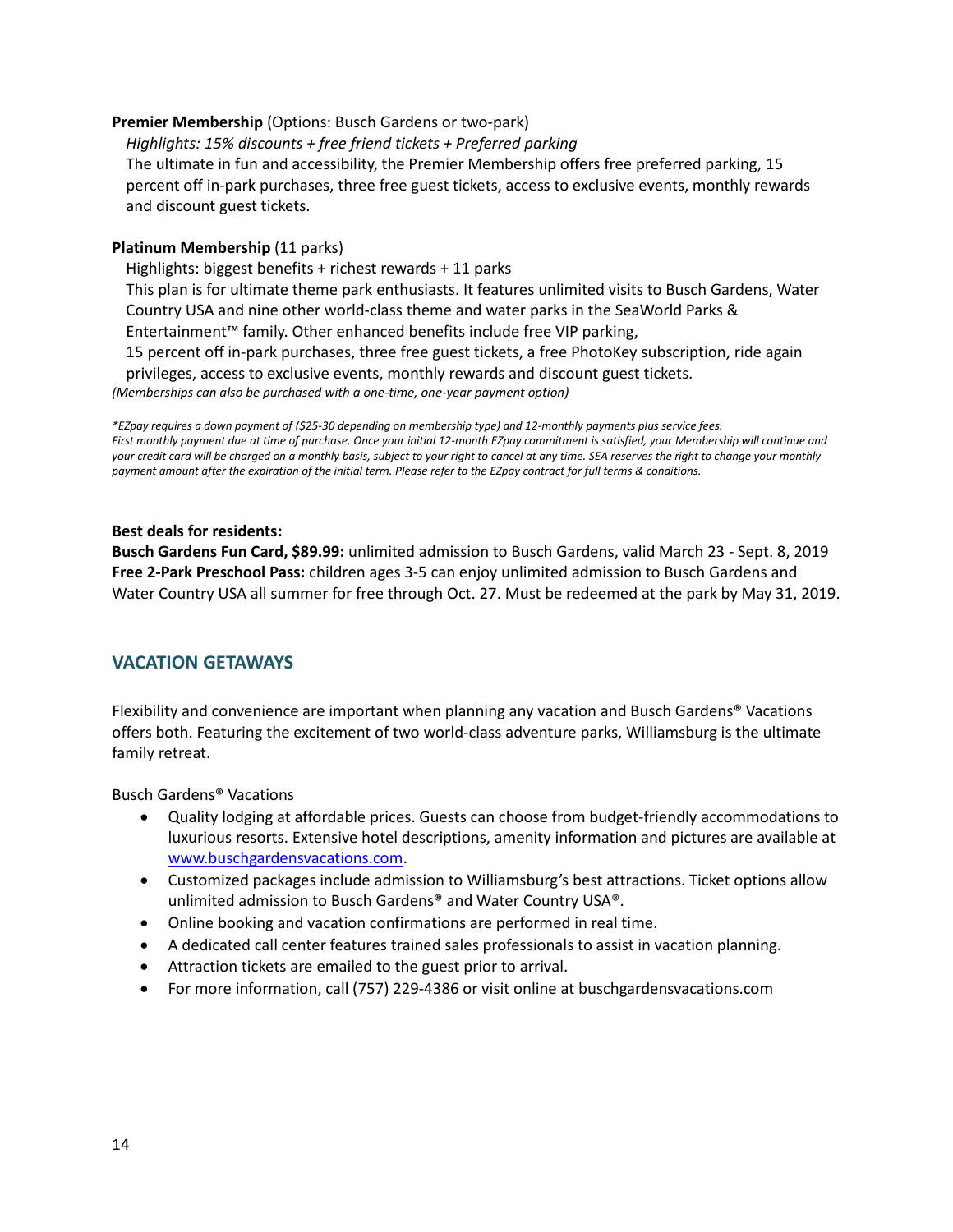## **WATER COUNTRY USA®**

<span id="page-14-1"></span><span id="page-14-0"></span>Get your pulse racing as you take on our mega-slide or kick up your feet and relax as you float along our lazy river. There's tons of fun for your little ones, too, with themed play areas, child-sized water slides and shallow pools.

## **THRILL RIDES AND SLIDES**

### **Coming in 2019**

On Sept. 5, 2018, Water Country USA® revealed exciting details about an exciting new thrill attraction set to open May 24, 2019. Water Country USA will debut Cutback Water Coaster™, Virginia's first hybrid water coaster.

**Cutback Water Coaster™**, the only RocketBLAST® coaster on the East Coast and Virginia's first hybrid water coaster, is coming to Water Country USA®. This revolutionary water propulsion ride will merge two unique technologies – a water jet propulsion system and exhilarating saucer feature. With the RocketBlast technology, Cutback will drive bigger boats, at higher speeds, and move riders up longer, steeper inclines. Thrill-seekers will board a four-person raft, speed along an 856 ft. slide, jet through tunnels and slide onto the wide-open space of massive saucershaped features. The steep angles of the saucers provide a drop-and-dive sensation as riders race along the edges. Cutback Water Coaster features the latest in turbine technology and takes water propulsion coasters to a whole new level with heart-stopping turns, lightning-fast drops and thrilling speeds.

#### **Colossal Curl™**

Hurtle high above Water Country USA® and experience a feeling of weightlessness aboard Colossal Curl™, a thrill ride for the whole family. True to its name, this mega-slide promises to deliver an actionpacked adventure with a unique combination of high-adrenaline elements. The ride starts with a funnel feature, which will swish and swirl guests before whisking them through the ride's enclosed colorful tubes on their way to a wave element that hurtles them high above the park.

- Each cloverleaf-shaped raft fits up to four people
- Riders must be at least 48 inches tall to ride
- Group of four riders must collectively weigh less than 700 pounds

**Vanish Point®:** Guests are in for the slide of their lives at Water Country USA's epic drop slide, Vanish Point®. Inspired by the point on a wave where water and gravity form a perfect partnership, this summit supplies two wicked-wet ways to drop out of sight.

- Slide Tower
- 75-foot drop
- Nearly 40 mph
- 2 Super loop slides
- 2 Free-fall slides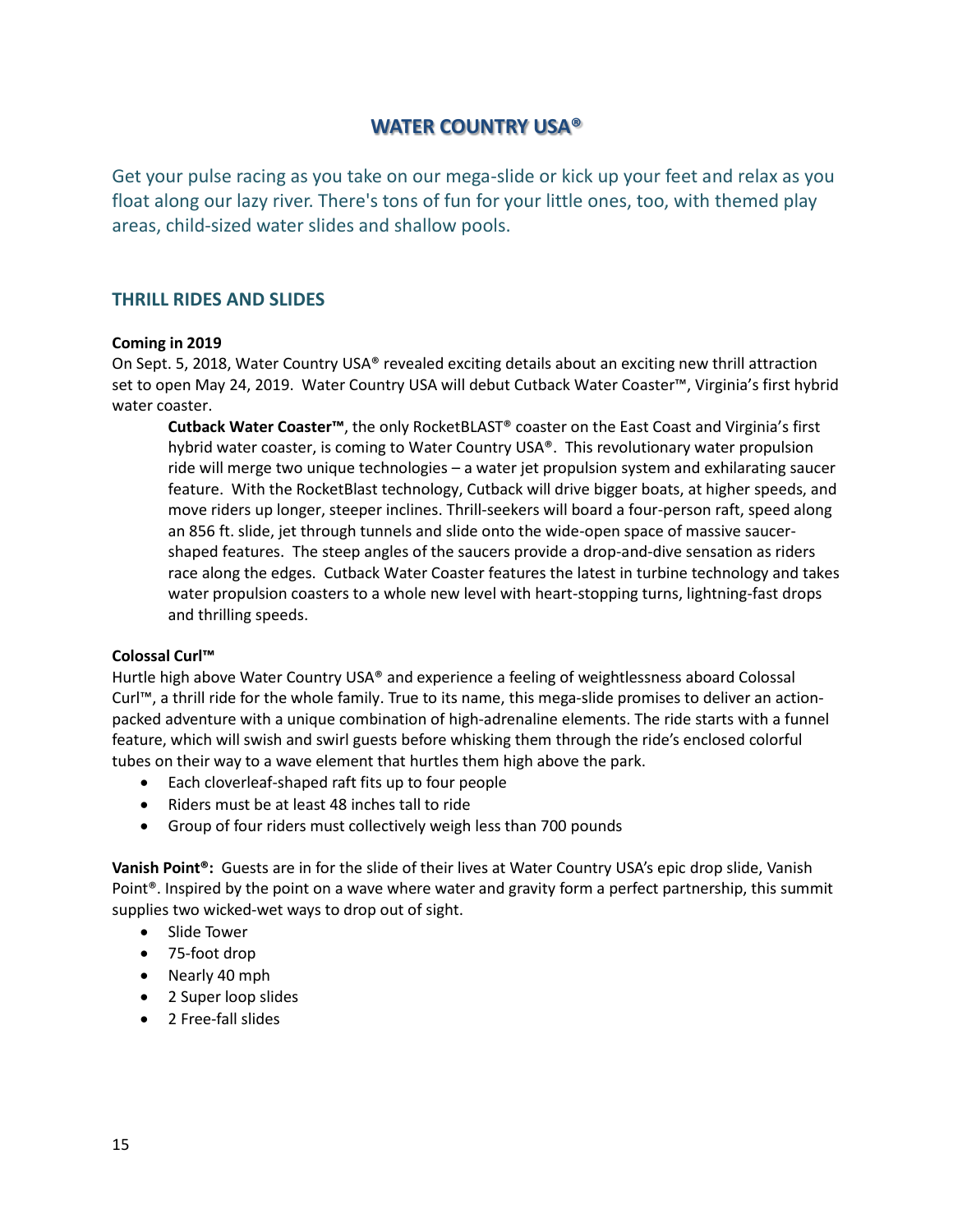**Aquazoid®:** Join Aquazoid® and Super Duck on this dynamic family raft ride with an extraordinary underground finale.

- Five water curtains
- Ride length of 864 feet plunges riders more than 20 feet per second

**Big Daddy Falls®:** This white-water rafting trip is the ultimate family adventure.

- Waterfalls, caves, "cannon blasters," curves and drops
- Ride length of 670 feet
- Four guests ride in a family tube

**Jet Scream™:** Four dynamic slides let rafters choose their own adventures.

- Twisting, turning flumes
- Ride length of 415 feet with speeds exceeding 25 mph

**Hubba Hubba Highway®:** This radical river adventure features a quick current and several action elements.

- Largest Water Country USA<sup>®</sup> attraction measuring 1,500 feet in length and covering 3.5 acres
- Free-floating river ride through drenching coconuts, water-spraying effects and cool geysers

**Rock 'n' Roll Island's Jammin' Jukebox:** This slide tower is situated in the park's Rock 'n' Roll Island section.

- Three body slides The Twist, The Hully Gully and The Funky Chicken shoot from the top of this 33-foot-tall slide tower
- Nearly 600 feet of twisting and turning tubes
- A 700-foot lazy river surrounds a 9,000-square-foot pool
- Younger guests can take a ride on the Little Bopper while in Rock 'n' Roll Island

**Malibu Pipeline®:** Two totally groovy tubes spin riders through tunnels of fun.

- Water jets
- Surprising directions and waterfall exit
- Mostly enclosed ride length of 468 feet with a maximum drop of 55 feet
- Two person tube ride that recreates the experience of surfing Southern California's Malibu Pipeline

**Nitro Racer®:** Families and friends blast off in a race to the finish line on this super-speed slide. Ride length of 320 feet takes only four seconds to complete.

**Rampage™:** Ultimate thrill seekers plummet 75 feet aboard "surf-boggans."

**Surfer's Bay:** Guests can catch a wave of fun in this wet and wild wave pool. Splash the day away in the largest wave pool in Virginia.

<span id="page-15-0"></span>**Wild Thang:** This two-person flume sends guests zooming through cool mists and waterfalls in a tropical setting.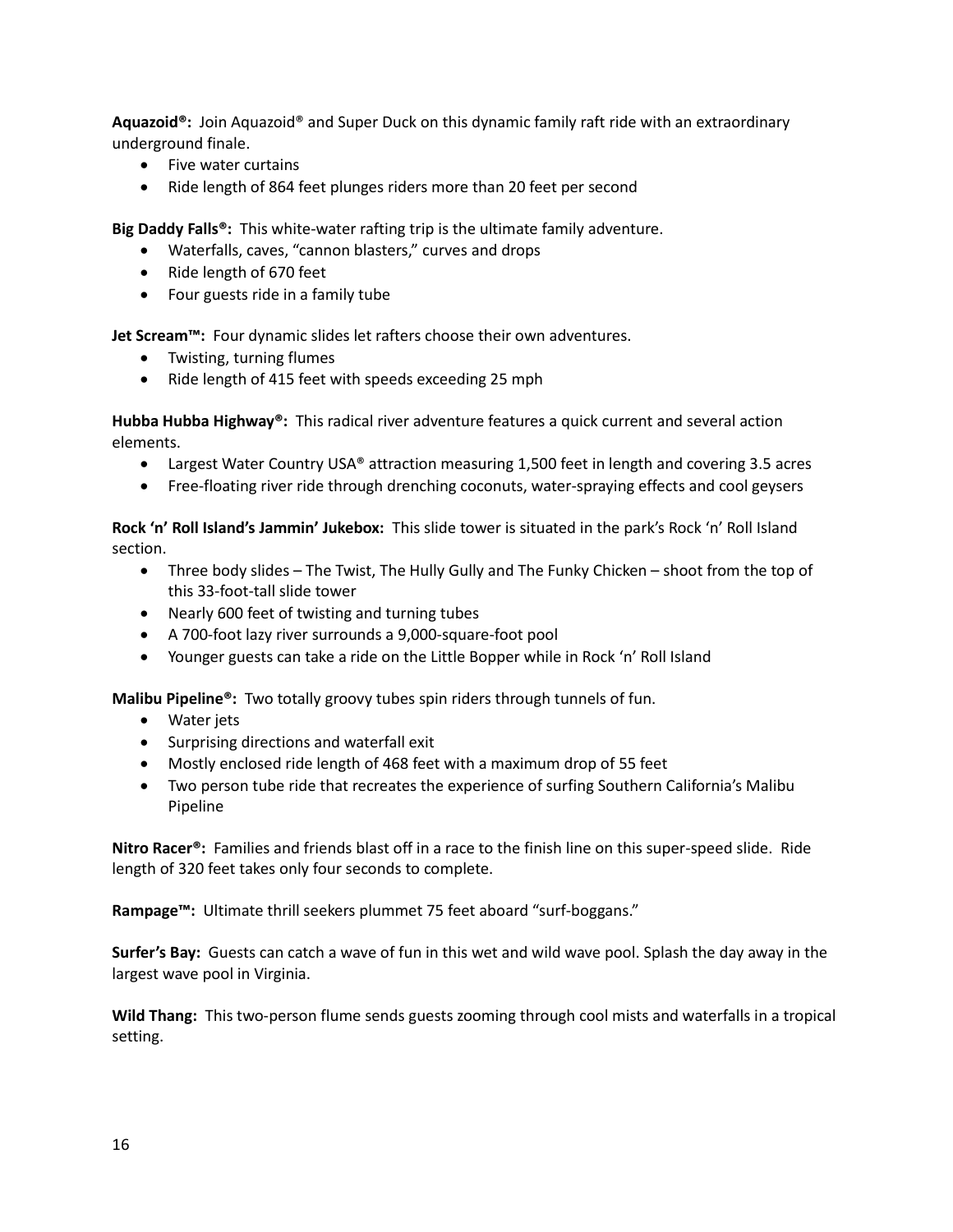## **DINING, CHILDREN'S AREAS AND EXTRAS**

**Dining:** Whether guests need something cool and refreshing to quench their thirst or have worked up a monster-sized appetite, Water Country USA's nine eateries are sure to please the palate.

#### **Burgers, Tenders & Hot Dogs**

Indulge in an all-American summer with freshly made burgers, entrée salads, chicken tenders and hot dogs at **The Catalina Grille Diner**. Then top it off with a slice of chocolate cake, cheesecake or strawberry shortcake.

### **Burritos, Nachos & Bowls**

Browse our fresh made-to-order menu of delicious Tex-Mex food including burritos, chicken tenders, salads, nachos and rice bowls. **Boardwalk Southwest Grill** is our designated allergy-friendly location.

### **Sandwiches & Wraps**

Customize your subs, Panini's and wraps the way you want with just a few taps of the screen at **Launch Pad Express Cafe**. Or find fruit, salad or yogurt cups for a grab 'n go snack.

### **Save with All-Day Dining Deals**

Save time and money when you purchase an **All-Day Dining Deal or All-Day Dining Deal + Drinks** and eat all day long. Valid for one day at Water Country USA only.

### **CHILDREN'S AREAS**

**Cow-a-Bunga®:** A 4,500-square-foot pool is the centerpiece of this children's fantasyland.

- Unique and interactive water activities and heated pools
- Water slides and falls, gushing fountains, water cannons and a bubble area
- Cow-a-Bunga's esteemed mascot is a comical cow on skis

**H2O UFO®:** The park's largest interactive children's play area, H2O UFO® offers sci-fi fun with wacky characters, an array of slides, spray jets, and a waterfall. This kid-zone also features a ride for parents and children to enjoy together.

**Kritter Koral™:** Tons of fun for the tiniest of tots complete with scaled-down water slides, play equipment and fountains.

#### **Classes**

The **Lifeguard** class, taught by experienced American Red Cross lifeguarding instructors, gives participants the knowledge and skills needed to prevent and respond to aquatic emergencies. Participants learn to recognize and respond quickly and effectively to emergencies and prevent drowning and injuries. Visit [buschgardens.com/williamsburg](http://www.watercountryusa.com/) for more information.

Water Country USA also offers several other **American Red Cross** classes. **Junior Lifeguarding** is a great start for children 11-15 who are interested in becoming a lifeguard later or just want a fun week of learning what it takes to be a lifeguard. **CPR/AED** classes are great for parents, caregivers, or people who want to know what to do in an emergency. **Babysitting** is another class for new babysitters ages 11 - 15, this class includes a Pediatric and Infant CPR certification.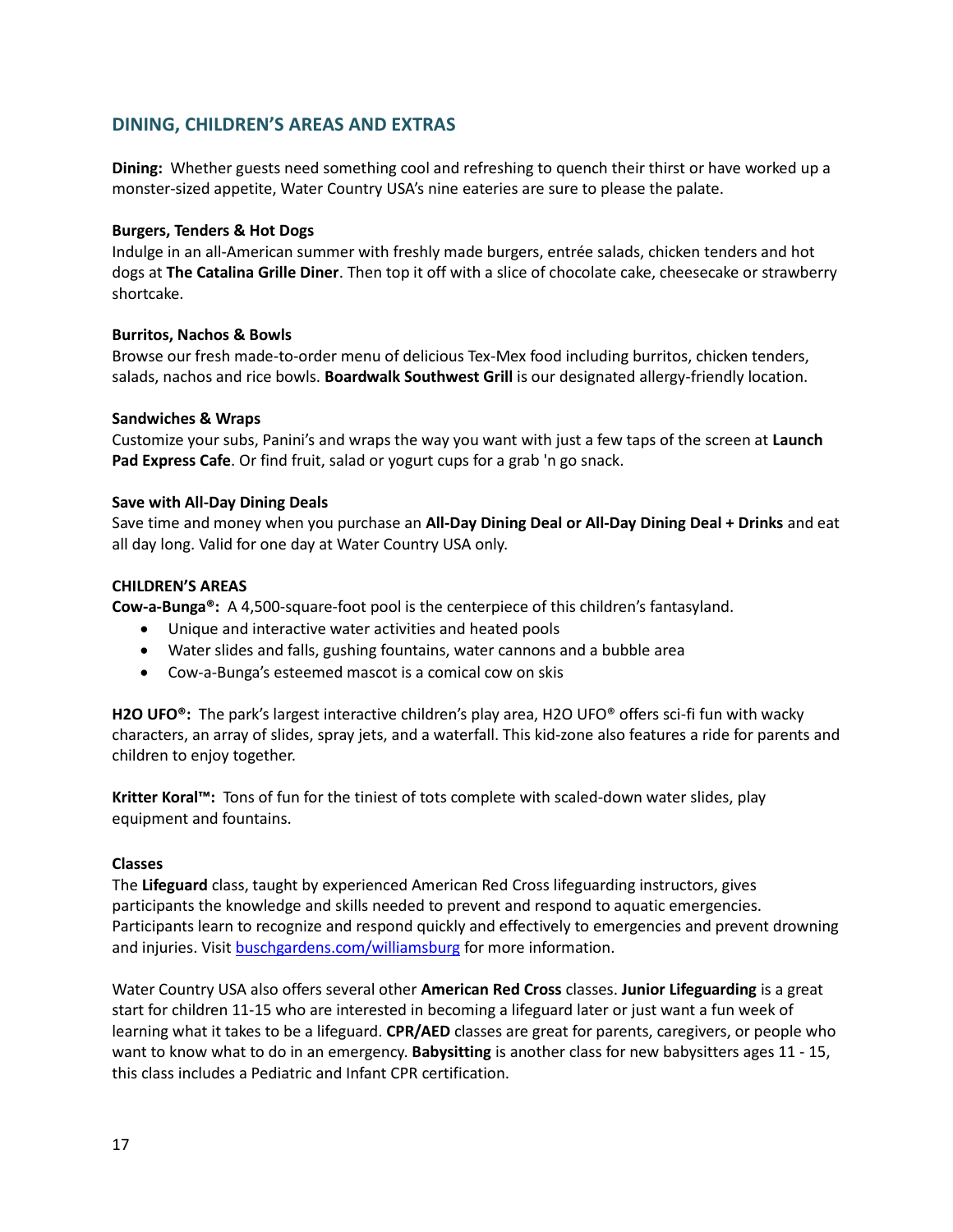**Cabana and Lounger Rental:** To make the most of their day at Water Country USA® guests can rent one of the park's cabanas or enjoy one of the park's 1,500 free lounge chairs that are available in various locations throughout the park.

## <span id="page-17-0"></span>**GENERAL INFORMATION**

**Description:** Water Country USA® is Virginia's largest family water park and features:

- State-of-the-art water rides and attractions Retro surf theme
- Summertime entertainment, dining and shopping

## **Special Features**:

- Pools are climate-controlled for guest comfort
- Locker rentals are available in several areas of the park
- Private cabanas are available for rent throughout the park
- Diaper changing stations are available in each of the park's children's areas. Swim diapers are required at Water Country USA® and may be purchased at any of the diaper changing stations or at WC Duds gift shop.
- More than 1,500 lounge chairs are available throughout Water Country USA<sup>®</sup> for sun worshippers or those needing a shaded break from all the excitement.

**Location:** Three miles west of Busch Gardens® Williamsburg, 150 miles from Washington D.C., and 50 miles from Richmond, Va. and the Virginia Beach resort area.

**Additional Information:** The latest news and special event information can be found by visiting additional links on watercountryusa.com or calling (757) 229-4386.

**History:** Water Country USA® opened in 1984. SeaWorld Parks & Entertainment® acquired Water Country USA in 1992.

## <span id="page-17-1"></span>**2018 WATER COUNTRY USA® ADMISSION RATES AT THE PARK**

**Day Tickets:**

**1-Day Ticket - \$61.99A/\$54.99C; save \$17 online**

**2-Day Ticket - \$109.99 gate price; save \$30 online and visit Busch Gardens Williamsburg and/or Water Country USA for two days.**

**3-Day Ticket - \$119.99 gate price; save \$30 online and visit Busch Gardens Williamsburg and/or Water Country USA for three days.**

**Children (ages 2 and under) FREE**

**Membership plans:** Visit [www.buschgardens.com/joinBGW](http://www.buschgardens.com/joinBGW) for pricing, plan benefits and rewards **Basic Membership** (Water Country USA only)

Highlights: low price + discounts + select blockout dates

Flexibility equals savings with this plan. Benefits include 50 percent off general parking,

10 percent off in-park purchases, access to exclusive events, monthly rewards and guest ticket discounts.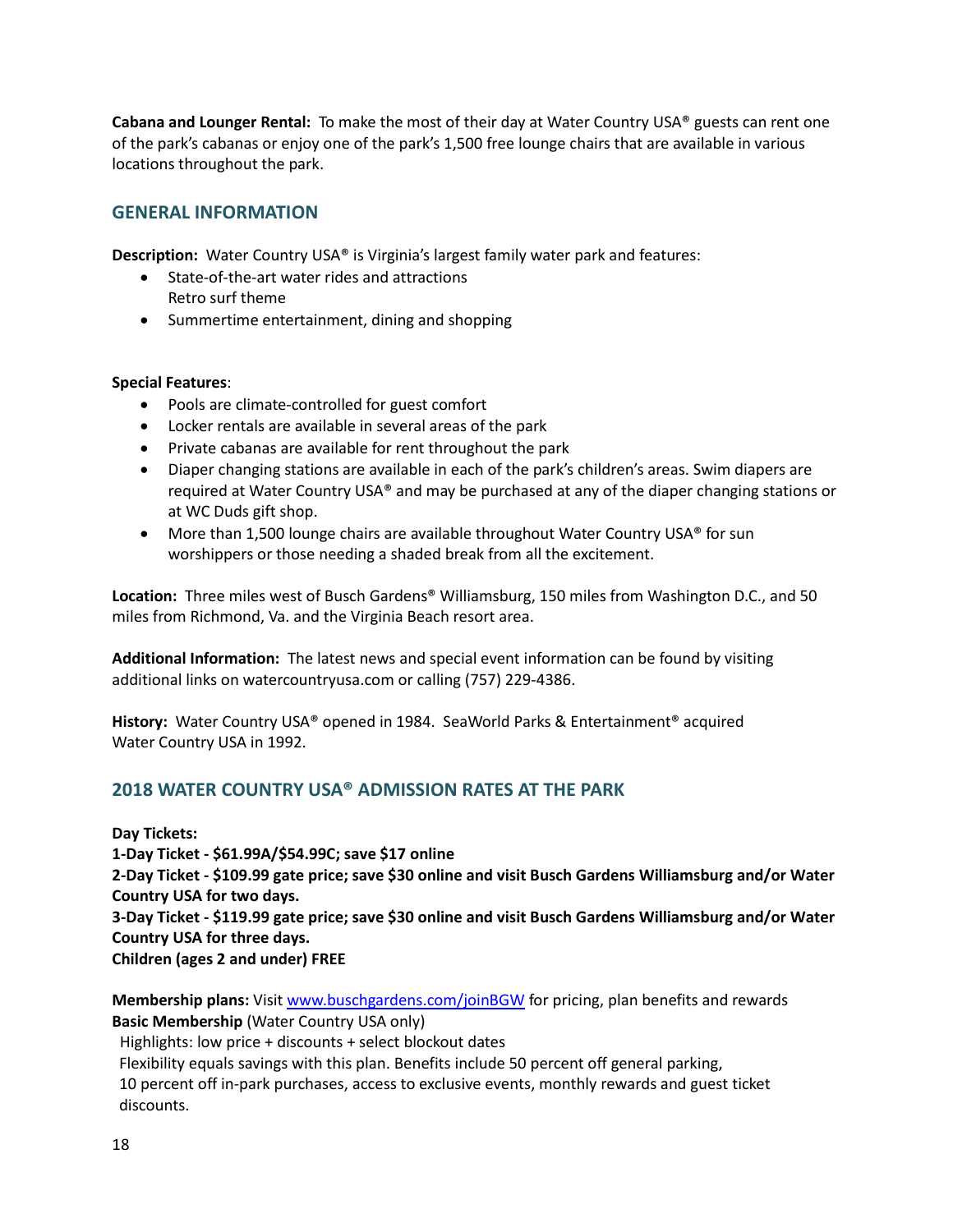### **Unlimited Membership** (Water Country USA only)

*Highlights: unlimited admission + free parking + 10% discounts* Members will enjoy limitless fun and perks with this plan. Benefits include free general parking, 10 percent off in-park purchases, two free guest tickets, access to exclusive events, monthly rewards and

*\*EZpay requires a down payment of (\$25-30 depending on membership type) and 12-monthly payments plus service fees. First monthly payment due at time of purchase. Once your initial 12-month EZpay commitment is satisfied, your Membership will continue and your credit card will be charged on a monthly basis, subject to your right to cancel at any time. SEA reserves the right to change your monthly payment amount after the expiration of the initial term. Please refer to the EZpay contract for full terms & conditions.*

#### **Busch Gardens & Water Country USA Preschool Pass**

FREE admission to two great parks for children ages 3-5, Mar. 23 - Oct. 27 Valid at Busch Gardens Williamsburg & Water Country USA Proof of age (birth certificate or passport) is required Must complete registration by May 31, 2019

#### **Best deals for residents:**

discount guest tickets.

**Water Country USA Fun Card, \$61.99:** Enjoy unlimited admission to Water Country USA ALL Summer. Valid May 18 - Sept. 8, 2019.

**FREE Busch Gardens & Water Country USA Preschool Pass**

FREE admission to two great parks for children ages 3-5, Mar. 23 - Oct. 27 Valid at Busch Gardens Williamsburg & Water Country USA Proof of age (birth certificate or passport) is required Must complete registration by May 31, 2019

## <span id="page-18-0"></span>**WILLIAMSBURG AREA ATTRACTIONS AND ACCOMODATIONS**

From American History to European Adventure, Williamsburg Offers an Exciting Vacation Experience Families seeking a vacation filled with diverse entertainment will find Busch Gardens® and the surrounding historic area of Williamsburg, Va. just the ticket. Nowhere else can families experience a record-breaking roller coaster, visit an Irish village, catch a cool wave, chat with Thomas Jefferson and explore a Powhatan Indian village all in the same day. It's a vacation where families can experience American history and tour Europe without jet lag.

**Kingsmill Resort & Spa** is a luxurious, contemporary resort situated on 2,900 acres along the majestic James River. One of the country's finest resorts and Virginia's largest golf resort, **Kingsmill Resort** offers upscale accommodations, three 18-hole championship golf courses, a luxurious spa and fitness center, and six restaurants and lounges.

Colonial Williamsburg represents the restored capital of 18<sup>th-</sup>century England's largest and most important colony in the New World. This vast outdoor living-history museum, with public buildings, private homes, stores, taverns and gardens, is brought to life with tradesmen and historical interpreters in full-period costume.

The **National Park Service** operates two national parks within a short distance of Busch Gardens and Water Country USA. **Yorktown Battlefield** is the site of the final, major battle of the American